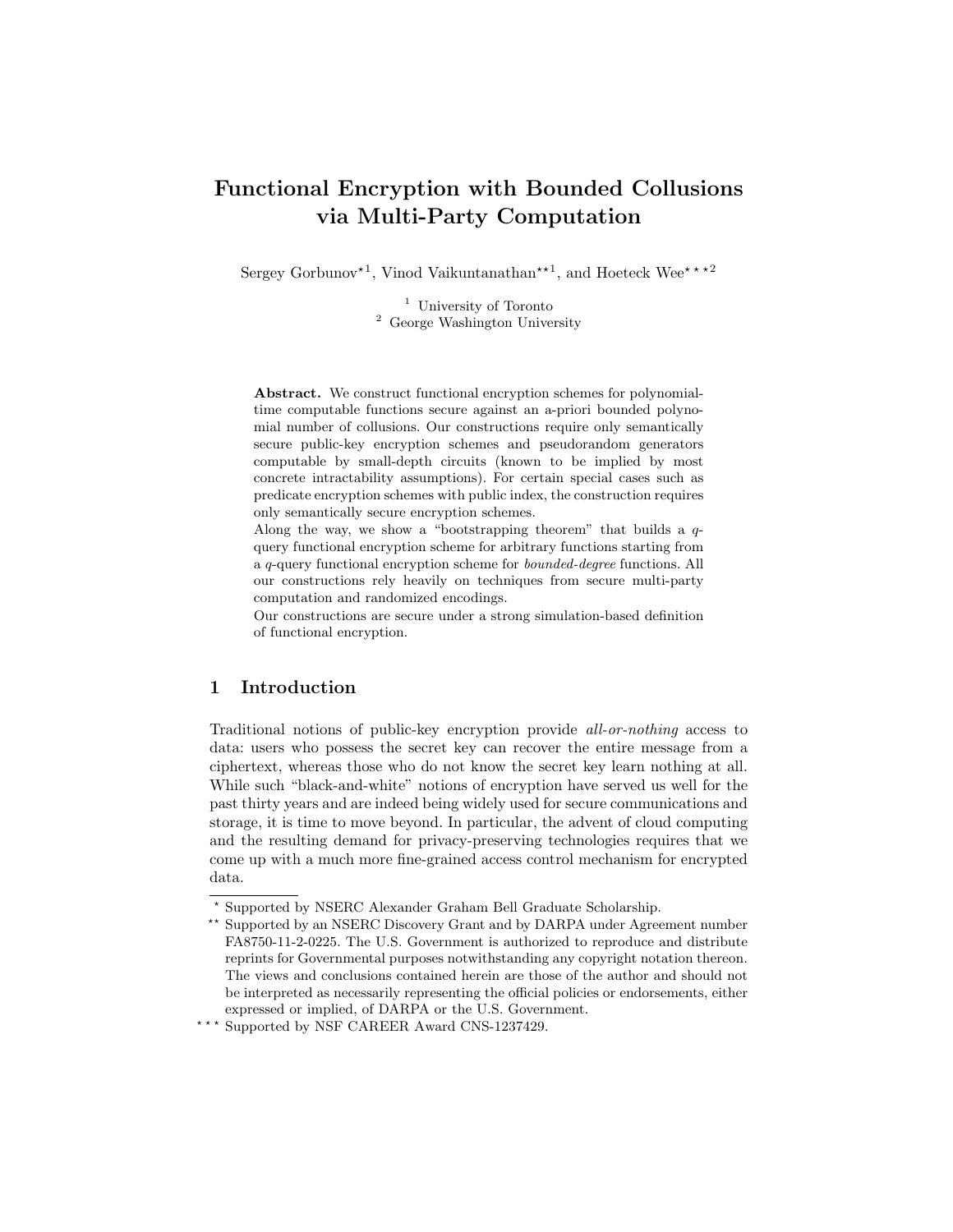Boneh, Sahai and Waters [BSW11] recently formalized the notion of functional encryption towards this end, building on and generalizing a number of previous constructs including (anonymous) identity-based encryption (IBE) [Sha84,BF01,Coc01,BW06], fuzzy IBE [SW05], attribute-based encryption  $(ABE)$  [GPSW06, LOS<sup>+</sup>10], and predicate encryption [KSW08, LOS<sup>+</sup>10].

Informally, a functional encryption scheme for a function  $F(\cdot, \cdot)$  on two inputs – a "key" K and a "message"  $M$  – associates secret keys  $\mathsf{SK}_K$  with every K and ciphertexts CT with every  $M$ . The owner of a secret key  $SK_K$  and a ciphertext CT of a message M should be able to obtain  $F(K, M)$ , but learn nothing else about the message M itself.

Constructions of functional encryption are known only for limited classes of functions (see [BF01,Coc01,SW05,GPSW06,KSW08,LOS+10] and others), leaving open a challenging open question: Can we build functional encryption schemes for arbitrary (polynomial-time) functions?

Much like its predecessors, functional encryption schemes are required to satisfy rather stringent security notions. In particular, a large part of the difficulty in constructing functional encryption schemes lies in the fact that we typically require security against adversaries who obtain secret keys for an unbounded number of inputs  $K_1, \ldots, K_q$ .

In this work, we consider a relaxed notion of security where the adversary is given secret keys for an *a-priori bounded number of inputs*  $K_1, \ldots, K_q$  of her choice (which can be made adaptively). This notion, which we call  $q$ -bounded security (or security against  $q$  collusions), is a natural relaxation of the strong definition above, and could be sufficient in a number of practical aituations. In particular, one could envision scenarios where an authority releases secret keys for arbitrarily many inputs  $K$ , however the adversary can only form collusions of size at most q.

Our main result in this paper is a construction of q-bounded secure functional encryption schemes for arbitrary polynomial-time functions under minimal cryptographic assumptions.

The question of designing IBE schemes with bounded collusions has been considered in a number of works [DKXY02,CHH+07,GLW12]. The functional encryption setting presents us with a significantly more challenging landscape since (1) a secret key  $SK_K$  in functional encryption can be used to obtain (partial) information about many messages, as opposed to IBE where a secret key decrypts only ciphertexts for a single identity, and (2) the partial information is a result of a potentially complex computation on the key and the message together. Our constructions leverage interesting ideas from the study of  $(information-theoretic)$  multi-party computation (à la [BGW88,BMR90,DI05]) and randomized encodings [Yao86,IK00,AIK06].

### 1.1 Our Results

The main result of this work is the construction of  $q$ -query functional encryption schemes that: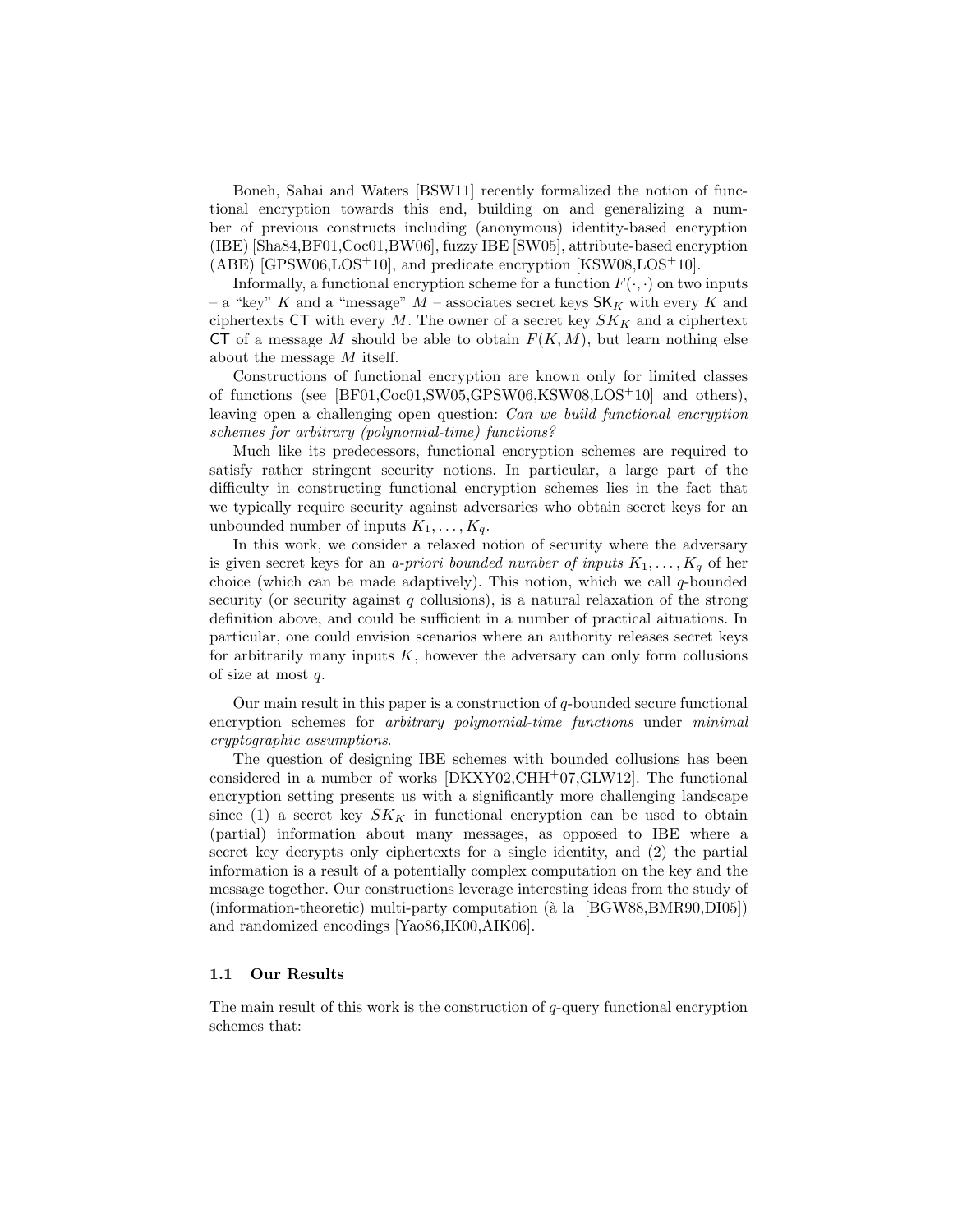- 1. handle arbitrary (polynomial-time computable) functions, and
- 2. are based on the existence of semantically secure public key encryption schemes, and pseudorandom generators (PRG) computable by polynomials of degree  $\text{poly}(\kappa)$ , where  $\kappa$  is the security parameter. The former is clearly a necessary assumption, and the latter is a relatively mild assumption which, in particular, is implied by most concrete intractability assumptions commonly used in cryptography, such as ones related to factoring, discrete logarithm, or lattice problems.

An important special case of functional encryption that we will be interested in is predicate encryption with public index (which is also called attribute-based encryption by some authors). This corresponds to a function  $F$  defined as:

$$
F(K, (M, \mu)) = \begin{cases} (M, \mu) & \text{if } g(K, M) = \text{true} \\ (M, \bot) & \text{otherwise} \end{cases}
$$

for some predicate  $q$ . In other words, the second input for  $F$  is divided into two parts – a "public index"  $M$  on which the computation takes place, and a secret "payload"  $\mu$  which is conditionally released. For the special case of predicate encryption schemes with public index, our construction handles arbitrary polynomial-time functions while relying solely on the existence of semantically secure public-key encryption schemes, which is clearly the minimal necessary assumption. In particular, we do not need the "bounded-degree PRG" assumption for this construction.

In contrast, functional encryption schemes that handle an unbounded number of secret-key queries are known only for very limited classes of functions, the most general being inner product predicates [KSW08,LOS+10,OT10]. In particular, constructing an unbounded-query secure functional encryption scheme for general functions is considered a major open problem in this area [BSW11]. As for functional encryption schemes with public index (also referred to as "attributebased encryption" by some authors) that handle an unbounded number of secret-key queries, there are a handful of constructions for polynomial-size formulas [GPSW06,OSW07], which themselves are a sub-class of  $NC<sup>1</sup>$  circuits.

We will henceforth refer to a functional encryption scheme that supports arbitrary polynomial-time functions as a general functional encryption scheme. Summarizing this discussion, we show:

Theorem 1 (Main Theorem, Informal). Let  $\kappa$  be a security parameter. Assuming the existence of semantically secure encryption schemes as well as PRGs computable by arithmetic circuits of degree-poly( $\kappa$ ), for every  $q = q(\kappa)$ , there exists a general functional encryption scheme secure against q secret key queries.

We have so far avoided discussing the issue of which security definition to use for functional encryption. Indeed, there are a number of different definitions in the literature, including both indistinguishability style and simulation style definitions. In a nutshell, we prove our constructions secure under a strong, adaptive simulation-based definition; see Section 1.3 for details.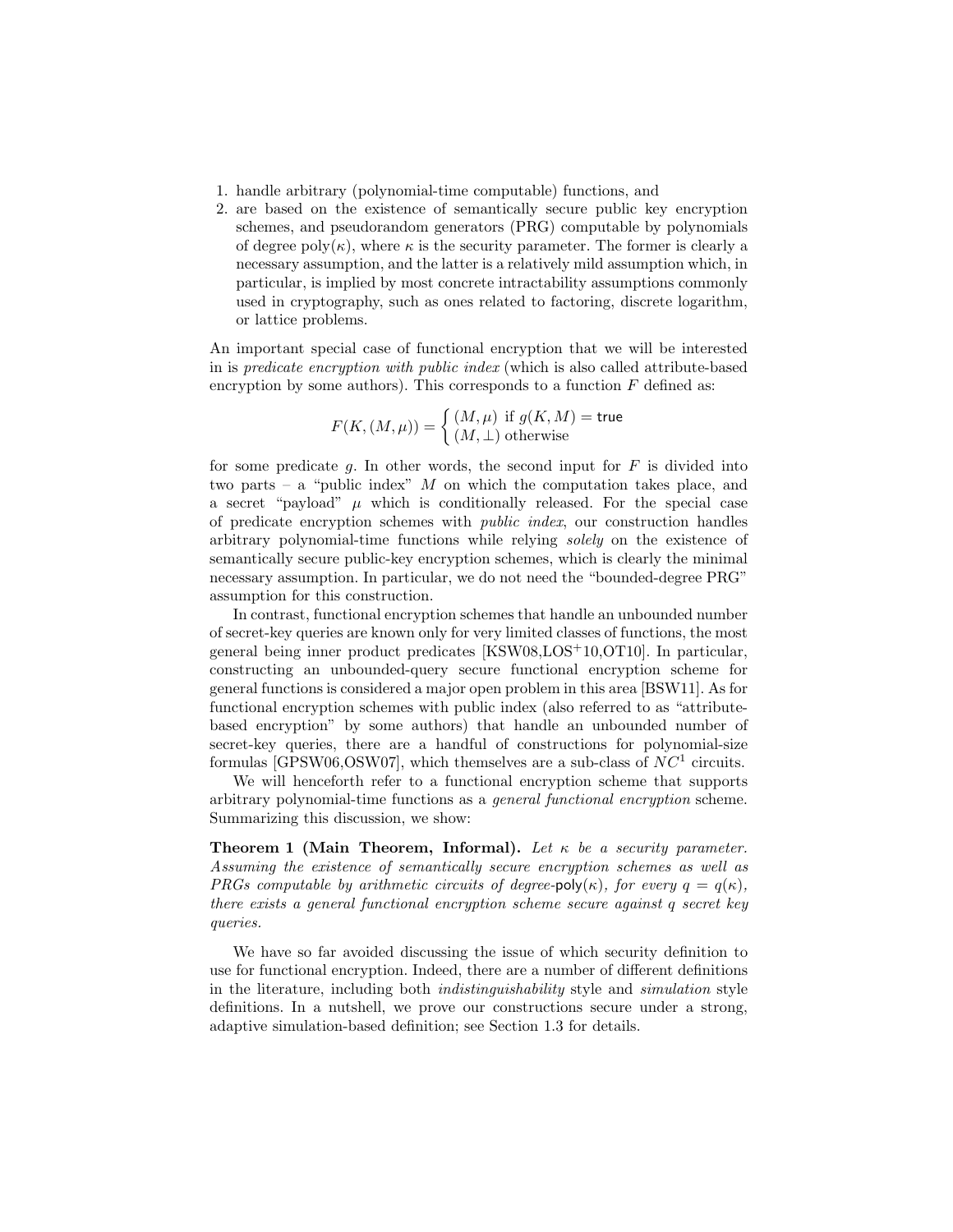#### 1.2 Overview of Our Techniques

The starting point of our constructions is the fact, observed by Sahai and Seyalioglu [SS10], that general functional encryption schemes resilient against a single secret-key query can be readily constructed using the beautiful machinery of Yao's "garbled circuits" [Yao86] (and in fact, more generally, from randomized encodings [IK00,AIK06]).<sup>3</sup> Building on this, our construction proceeds in two steps.

Construction 1: Functional Encryption for Bounded-Degree Functions In the first step, we show how to construct a  $q$ -query functional encryption scheme for bounded-degree functions starting from any 1-query scheme (such as the one of [SS10]).

By bounded degree, we mean functions  $F$  such that for every  $K$ , the degree of the restriction  $F(K, \cdot)$  is bounded a-priori by  $D = D(\kappa)$  in the variables of M. This captures both arithmetic and boolean circuits of depth at most log D (with constant multiplicative fan-in). The complexity of our construction will be polynomial in both  $D$  and  $q$ , where  $q$  is the number of secret keys the adversary is allowed to see before he gets the challenge ciphertext. This construction assumes only the existence of semantically secure public-key encryption schemes. In addition, it also gives us for free a predicate encryption scheme with public index for arbitrary polynomial-time functions (with no a-priori bound on the degree).

The starting point of our construction is the BGW semi-honest MPC protocol without degree reduction (c.f. [DI05, Section 2.2]). Our main idea is to use the fact that this protocol is completely non-interactive when used to compute bounded-degree functions.

Suppose the encryptor holds input  $M = (M_1, \ldots, M_\ell)$ , the decryptor holds input K, and the goal is for the decryptor to learn  $F(K, M_1, \ldots, M_\ell)$ . The public/secret keys of the system consists of  $N$  independent public/secret keys for the 1-query scheme. To encrypt M, the encryptor first chooses  $\ell$  random polynomials  $\mu_1, \ldots, \mu_\ell$  of degree t with constant terms  $M_1, \ldots, M_\ell$  respectively. In addition, she chooses a random polynomial  $\zeta$  of degree  $Dt$  with constant term 0. (Here, t and N are parameters of the construction). Now, since  $F(K, \cdot)$  has degree at most D, observe that

$$
P(\cdot) := F(K, \mu_1(\cdot), \dots, \mu_\ell(\cdot)) + \zeta(\cdot)
$$

is a univariate polynomial of degree at most  $Dt$  and whose constant term is  $F(K,(M_1,\ldots,M_\ell))$ . The encryptor simply encrypts the shares  $P(1),\ldots,P(N)$ using the  $N$  public keys.

The key generation algorithm associates the receiver with a random subset  $\Gamma \subset [N]$  of size  $Dt + 1$  and generates secret keys for the public keys MPK<sub>i</sub>

<sup>&</sup>lt;sup>3</sup> We note that [SS10] is completely insecure for collusions of size two: in particular, given two secret keys  $SK_{0^{\ell}}$  and  $SK_{1^{\ell}}$ , an adversary can derive the  $SK_K$  for any other K.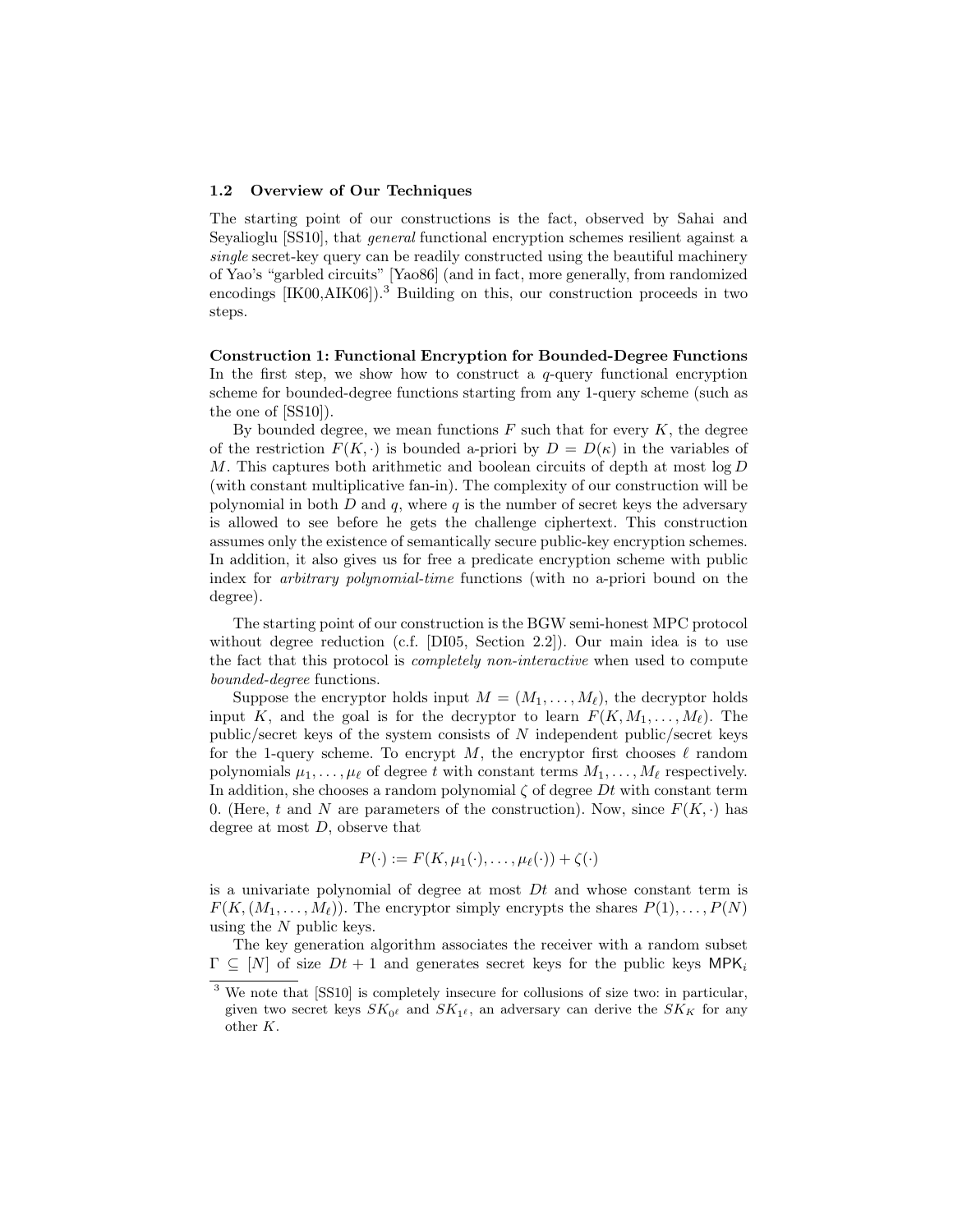for  $i \in \Gamma$ . Using the underlying (1-query) FE scheme, the decryptor learns the evaluation of P on the points in Γ, which allows her to recover  $F(K, M_1, \ldots, M_\ell)$ .

The key question now is: what happens when  $q$  of the decryptors collude? Let  $\Gamma_1, \ldots, \Gamma_q \subseteq [N]$  be the (uniformly random) sets chosen for each of the q secret key queries of the adversary. Whenever two of these sets intersect, the adversary obtains two distinct secret keys for the same public key in the underlying onequery FE scheme. More precisely, for every  $j \in \Gamma_1 \cap \Gamma_2$ , the adversary obtains two secret keys under the public key MPK<sub>j</sub>. Since security of MPK<sub>j</sub> is only guaranteed under a single adversarial query, we have to contend with the possibility that in this event, the adversary can potentially completely break the security of the public key  $\mathsf{MPK}_i$ , and learn a share of the encrypted message M.

In particular, to guarantee security, we require that sets  $\Gamma_1, \ldots, \Gamma_q$  have small pairwise intersections which holds for a uniformly random choice of the sets under an appropriate choice of the parameters  $t$  and  $N$ . With small pairwise intersections, the adversary is guaranteed to learn at most  $t$  shares of the message M, which together reveal no information about M.

For technical reasons, we cannot establish security of the basic scheme. Informally, we need to rerandomize the polynomial  $P$  for each of the  $q$  queries. This can be done by having the encryptor hard-code additional randomness into the ciphertext. For more details, see Section 4.

To obtain a predicate encryption scheme with public index, we observe that the construction above satisfies a more general class of functions. In particular, if the input to the encryption algorithm is composed of a public input (that we do not wish to hide) and a secret input (that we do wish to hide), then the construction above only requires that the function  $F$  has small degree in the bits of the secret input. Informally, this is true because we do not care about hiding the public input, and thus, we will not secret share it in the construction above. Thus, the degree of the polynomial  $P(\cdot)$  grows only with the degree of F in its secret inputs. The bottomline is that since predicate encryption schemes with public index deal with functions that have very low degree in the secret input (degree 1, in particular), our construction handles arbitrary predicates.

Construction 2: Bootstrapping Theorem for Functional Encryption In the second step, we show a "bootstrapping theorem" for functional encryption schemes. In a nutshell, this shows how to generically convert a  $q$ -query secure functional encryption scheme for degree- $D$  circuits into one that is  $q$ -query secure for arbitrary polynomial-time functions, assuming in addition the existence of a pseudo-random generator (PRG) that can be computed with circuits of degree  $\text{poly}(\kappa)$ . Such PRGs can be constructed based on most concrete intractability assumptions such as those related to factoring, discrete logarithms and lattices.

The main tool that enables our bootstrapping theorem is the notion of randomized encodings [Yao86,IK00,AIK06]. Instead of using the FE scheme to compute the (potentially complicated) function  $F$ , we use it to compute its randomized encoding  $\widetilde{F}$  which is typically a much easier function to compute.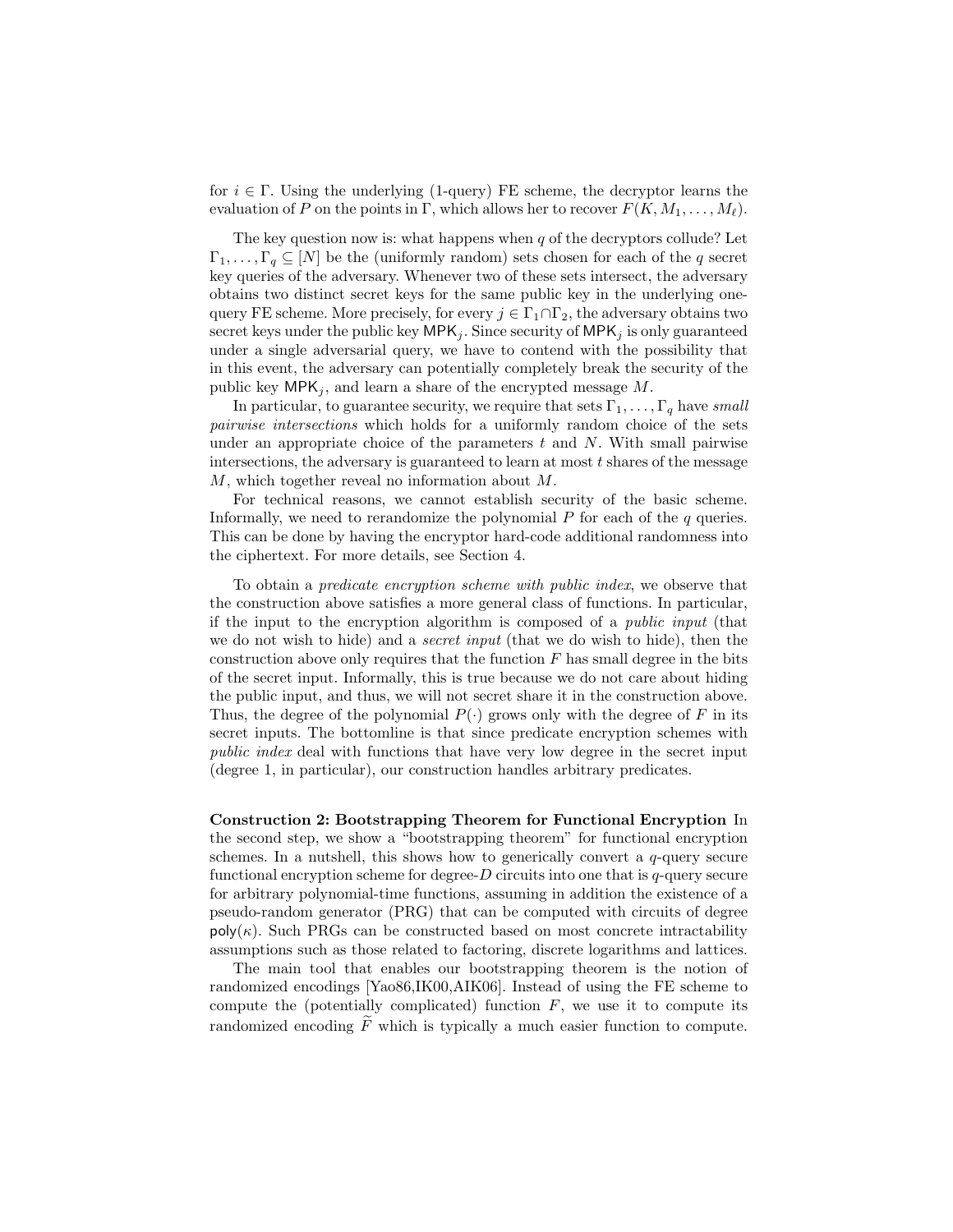In particular, secret keys are generated for  $K$  and the encryption algorithm for the bounded-degree scheme is used to encrypt the pair  $(M, R)$ , where R is a uniformly random string. The rough intuition for security is that the randomized encoding  $F(K, M; R)$  reveals "no more information than"  $F(K, M)$  itself and thus, this transformation does not adversely affect the security of the scheme.

Unfortunately, intuitions can be misleading and so is this one. Note that in the q-query setting, the adversary obtains not just a single randomized encoding, but q of them, namely  $\widetilde{F}(K_1, M; R), \ldots, \widetilde{F}(K_q, M; R)$ . Furthermore, since all these encodings use the same randomness  $R$ , the regular notion of security of randomized encodings does not apply *as-is*. We solve this issue by hard-coding a large number of random strings (proportional to  $q$ ) in the ciphertext and using a cover-free set construction, ensuring that the adversary learns  $q$  randomized encodings with independently chosen randomness. See Section 5 for more details.

Putting this construction together with a randomized encoding scheme for polynomial-time computable functions (which follows from Yao's garbled circuits [Yao86,AIK06]) whose complexity is essentially the complexity of computing a PRG, we get our final FE scheme.

As a bonus, we show a completely different way to bootstrap  $q$ -query FE schemes for small functions into a  $q$ -query FE scheme for polynomial-time functions, using a fully homomorphic encryption scheme [Gen09,BV11]. We defer the details to the full version.

#### 1.3 Definitions of Functional Encryption

Our constructions are shown secure under a strong simulation-based definition, in both the adaptive and non-adaptive sense. The non-adaptive variant requires the adversary to make all its secret key queries before receiving the challenge ciphertext whereas in the adaptive variant, there is no such restriction. Although the adaptive variant is clearly stronger, Boneh, Sahai and Waters [BSW11] recently showed that it is also impossible to achieve, even for very simple functionalities (related to IBE). We observe that the BSW impossibility result holds only if the adversary obtains an unbounded number of ciphertexts (essentially because of a related lower bound for non-committing encryption schemes with unbounded messages). Faced with this state of affairs, we show our constructions are shown secure in the non-adaptive sense, as well as in the adaptive sense with a bounded number of messages. Due to lack of space, we deal with the non-adaptive setting in this paper, postponing a discussion of adaptive security to the full version.

#### 1.4 A Perspective: Bounded-Use Garbled Circuits

The reason why the construction of Sahai and Seyalioglu only achieves security against collusions of size 1 is intimately related to the fact that Yao's garbled circuits become completely insecure when used more than once. Our constructions may be viewed as a stateless variant of Yao's garbled circuit that can be reused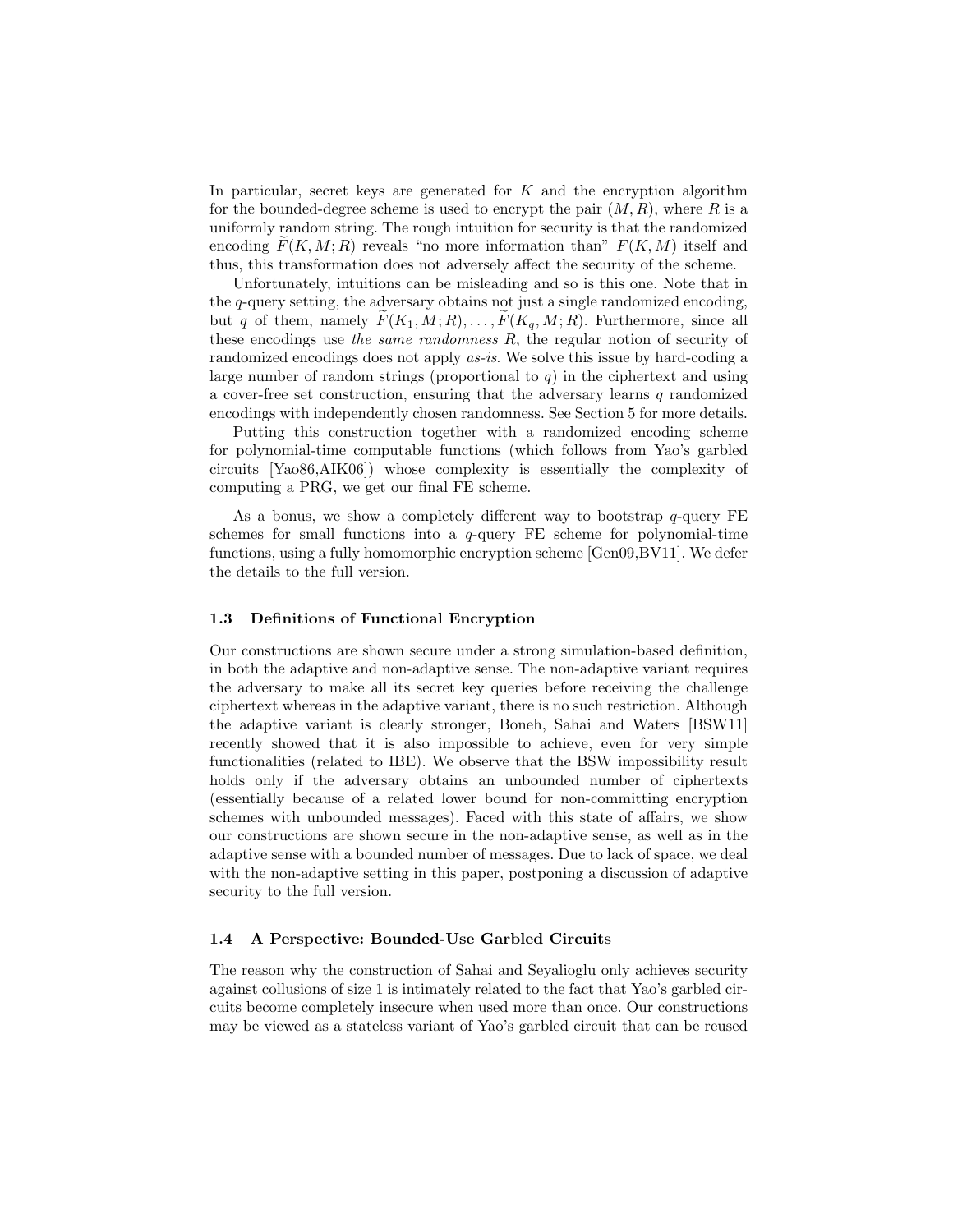for some a-priori bounded number of executions. Fix a two-party functionality  $F(K, M)$ . Specifically, we can view the ciphertext as encoding computation of  $F(\cdot, M)$  on some fixed value M, such that we can "delegate" computation on q different inputs  $K_1, \ldots, K_q$  without leaking any information about M beyond  $F(K_1, M), \ldots, F(K_q, M).$ 

Organization of the Paper. After describing a simulation-based definition of functional encryption in Section 2, we describe Construction 1 for boundeddegree circuits in Section 4 and Construction 2 for bootstrapping in Section 5. For completeness, we have also included the construction of a 1-query functional encryption in the appendix.

### 2 Functional Encryption against Bounded Collusions

A functional encryption scheme for a family of functions  $F = \{F_{\kappa} : \mathcal{K}_{\kappa} \times \mathcal{M}_{\kappa} \to$  $\left\{0,1\right\}\right\}_{\kappa\in\mathbb{N}}$  is a four-tuple of algorithms (FE.Setup, FE.Keygen, FE.Enc, FE.Dec) where:

- $-$  FE. Setup( $1^{\kappa}$ ) generates a pair of keys a master public key MPK and a master secret key MSK;
- FE.Keygen(MSK, K) takes as input  $K \in \mathcal{K}_{\kappa}$  and generates a secret key  $SK_K$ ;
- FE.Enc(MPK, M) takes as input  $M \in \mathcal{M}_{\kappa}$  and generates a ciphertext CT; and
- given  $SK_K$  and CT, FE.Dec outputs  $y \in \{0, 1\}$ .

We require that for all but a negligible fraction of  $(MPK, MSK) \leftarrow FE.Setup(1^{\kappa}),$ for all  $SK_K \in {\sf FE.Keygen(MSK, K)}$  and all  $CT \in {\sf FE.Enc(MPK, M)}$ , the decryption algorithm FE.Dec( $SK_K$ , CT) outputs  $y = F_{\kappa}(K, M)$ .

We now describe simulation-based definitions for functional encryption with bounded collusions, largely based on the recent works of Boneh, Sahai and Waters [BSW11] and O'Neill [O'N10]. We then go on to discuss relations between various flavors of these definitions, with details deferred to the full version.

**Definition 1** (q-NA-SIM- and q-AD-SIM- Security). Let  $\mathcal{FE}$  be a functional encryption scheme for a family of functions  $F = \{F_\kappa : \mathcal{K}_\kappa \times \mathcal{M}_\kappa\}_{\kappa \in \mathbb{N}}$ . For every p.p.t. adversary  $A = (A_1, A_2)$  and a p.p.t. simulator  $S = (S_1, S_2)$ , consider the following two experiments.

We distinguish between two cases of the experiment:

- 1. The adaptive case, where:
	- the oracle  $\mathcal{O}(MSK, \cdot) = FE.Keygen(MSK, \cdot)$  and
	- the oracle  $\mathcal{O}'(\text{MSK}, st', \cdot)$  is the second stage of the simulator, namely  $S_2^{F(\cdot,M)}(\mathsf{MSK},\mathit{st}',\cdot).$

The simulator algorithm  $S_2$  is stateful in that after each invocation, it updates the state st<sup> $\prime$ </sup> which is carried over to its next invocation. We call a simulator algorithm  $S = (S_1, S_2)$  admissible if, on each input K,  $S_2$  makes just a single query to its oracle  $F(\cdot, M)$  on K itself.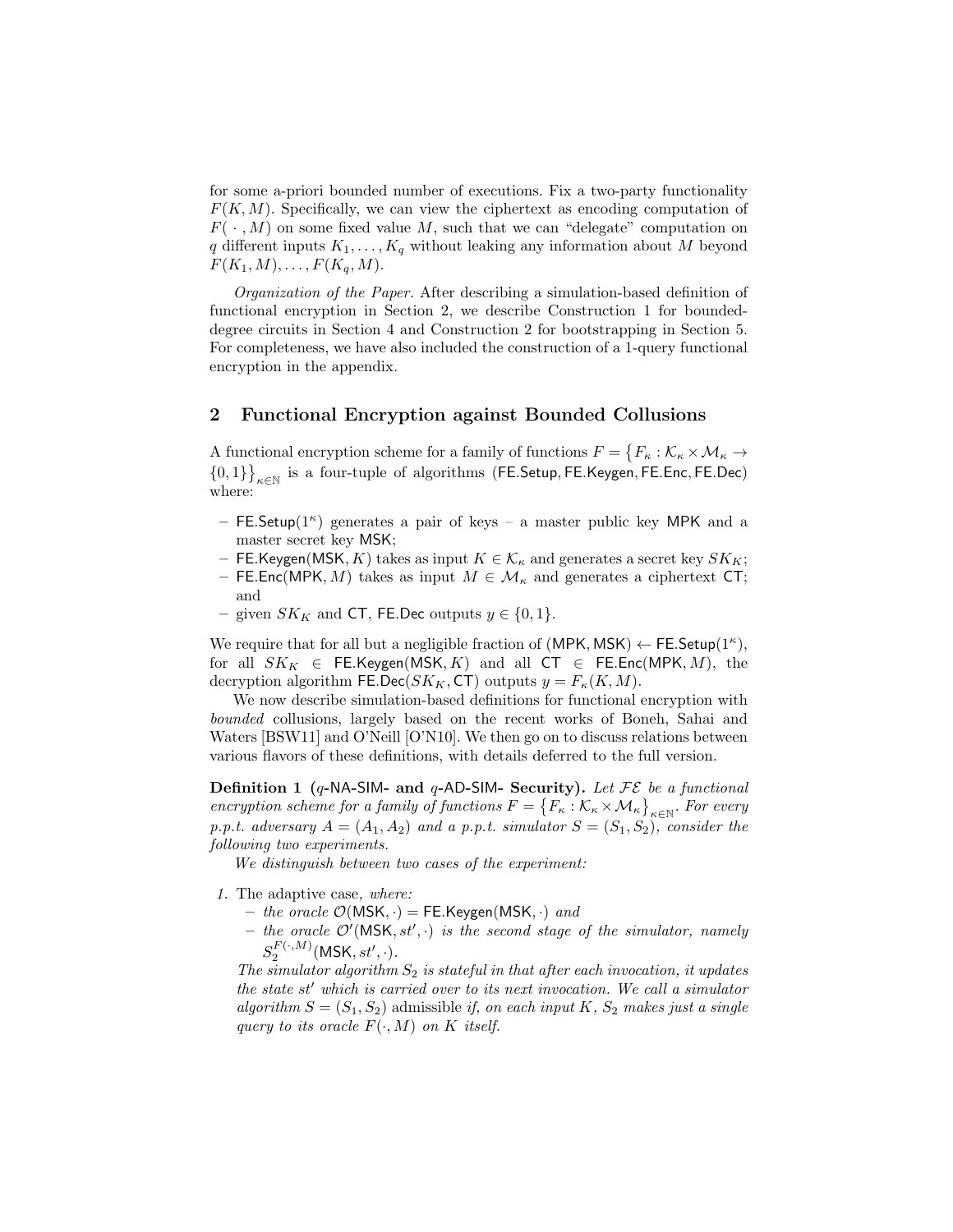|                 | $\mathsf{Exp}_{\mathcal{FE},A}^{\mathsf{real}}(1^{\kappa})$ :                                                                                       | $Exp_{\mathcal{FE},S}^{\mathsf{ideal}}(1^{\kappa})$ :                                                                                                                                                                                                                                                                                                                                                 |
|-----------------|-----------------------------------------------------------------------------------------------------------------------------------------------------|-------------------------------------------------------------------------------------------------------------------------------------------------------------------------------------------------------------------------------------------------------------------------------------------------------------------------------------------------------------------------------------------------------|
|                 | 1: (MPK, MSK) $\leftarrow$ FE. Setup $(1^{\kappa})$<br>2: $(M, st) \leftarrow A_1^{\mathsf{FE}.\mathsf{Keygen}(\mathsf{MSK}, \cdot)}(\mathsf{MPK})$ | 1: (MPK, MSK) $\leftarrow$ FE. Setup $(1^{\kappa})$<br>$\mathit{\mathit{2}\mathit{: }(M,st)\leftarrow A_{1}^{\sf FE.Keygen(MSK,\cdot)}(\sf{MPK})}$<br>$\blacktriangleright$ Let $(K_1, \ldots, K_q)$ be $A_1$ 's oracle<br>queries<br>$\blacktriangleright$ Let SK <sub>i</sub> be the oracle reply to K <sub>i</sub><br>$\blacktriangleright$ Let $V := \{F_{\kappa}(K_i, M), K_i, \mathsf{SK}_i\}.$ |
|                 | <i>3:</i> $ $ CT ← FE.Enc(MPK, M) $ $                                                                                                               | 3: $(CT, st') \leftarrow S_1(MPK, \mathcal{V}, 1^{ M })$                                                                                                                                                                                                                                                                                                                                              |
| $\frac{1}{4}$ : | $\left[\alpha \leftarrow A_2^{\mathcal{O}(MSK,\cdot)}(MPK,CT,st)\right]$<br>5: Output $(\alpha, M)$                                                 | $4: \left[ \alpha \leftarrow A_2^{\mathcal{O}'(\mathsf{MSK},st',\cdot)}(\mathsf{MPK},\mathsf{CT},st) \right]$<br>5: Output $(\alpha, M)$                                                                                                                                                                                                                                                              |

The functional encryption scheme  $\mathcal{FE}$  is then said to be q-query simulationsecure for one message against adaptive adversaries (q-AD-SIM-secure, for short) if there is an admissible p.p.t. simulator  $S = (S_1, S_2)$  such that for every p.p.t. adversary  $A = (A_1, A_2)$  that makes at most q queries, the following two distributions are computationally indistinguishable:

$$
\left\{\mathsf{Exp}^{\mathrm{real}}_{\mathcal{FE},A}(1^{\kappa})\right\}_{\kappa\in\mathbb{N}}\stackrel{c}{\approx} \left\{\mathsf{Exp}^{\mathrm{ideal}}_{\mathcal{FE},S}(1^{\kappa})\right\}_{\kappa\in\mathbb{N}}
$$

2. The non-adaptive case, where the oracles  $\mathcal{O}(\mathsf{MSK}, \cdot)$  and  $\mathcal{O}'(\mathsf{MSK}, st, \cdot)$  are both the "empty oracles" that return nothing: the functional encryption scheme  $\mathcal{FE}$  is then said to be q-query simulation-secure for one message against non-adaptive adversaries  $(q-NA-SIM\text{-}secure, for short)$  if there is a p.p.t. simulator  $S = (S_1, \perp)$  such that for every p.p.t. adversary  $A =$  $(A_1, A_2)$  that makes at most q queries, the two distributions above are computationally indistinguishable.

Intuitively, our security definition states that any information that the adversary is able to learn from the ciphertext and secret keys, can be obtained by a simulator from the secret keys and the outputs of the function alone. A number of remarks on this definition are in order.

- 1. In the non-adaptive definition, the only difference between the real and ideal experiments is in how the ciphertext is generated – in the real experiment, the ciphertext is an encryption of  $M$ , whereas in the ideal experiment, the simulator generates a simulated ciphertext given (the secret keys  $\mathsf{SK}_{K_1},\ldots,\mathsf{SK}_{K_q},K_1,\ldots,K_q$  and) the output values  $F(K_1,M),\ldots,F(K_q,M).$ In the adaptive definition, we additionally allow the simulator to "program" the answers to the post-ciphertext secret-key queries.
- 2. Even if the the adversary does not request any secret keys, he learns the length of M and therefore, the simulator should be given this information to be on even ground with the adversary. This also ensures that the definition properly generalizes (regular) public-key encryption.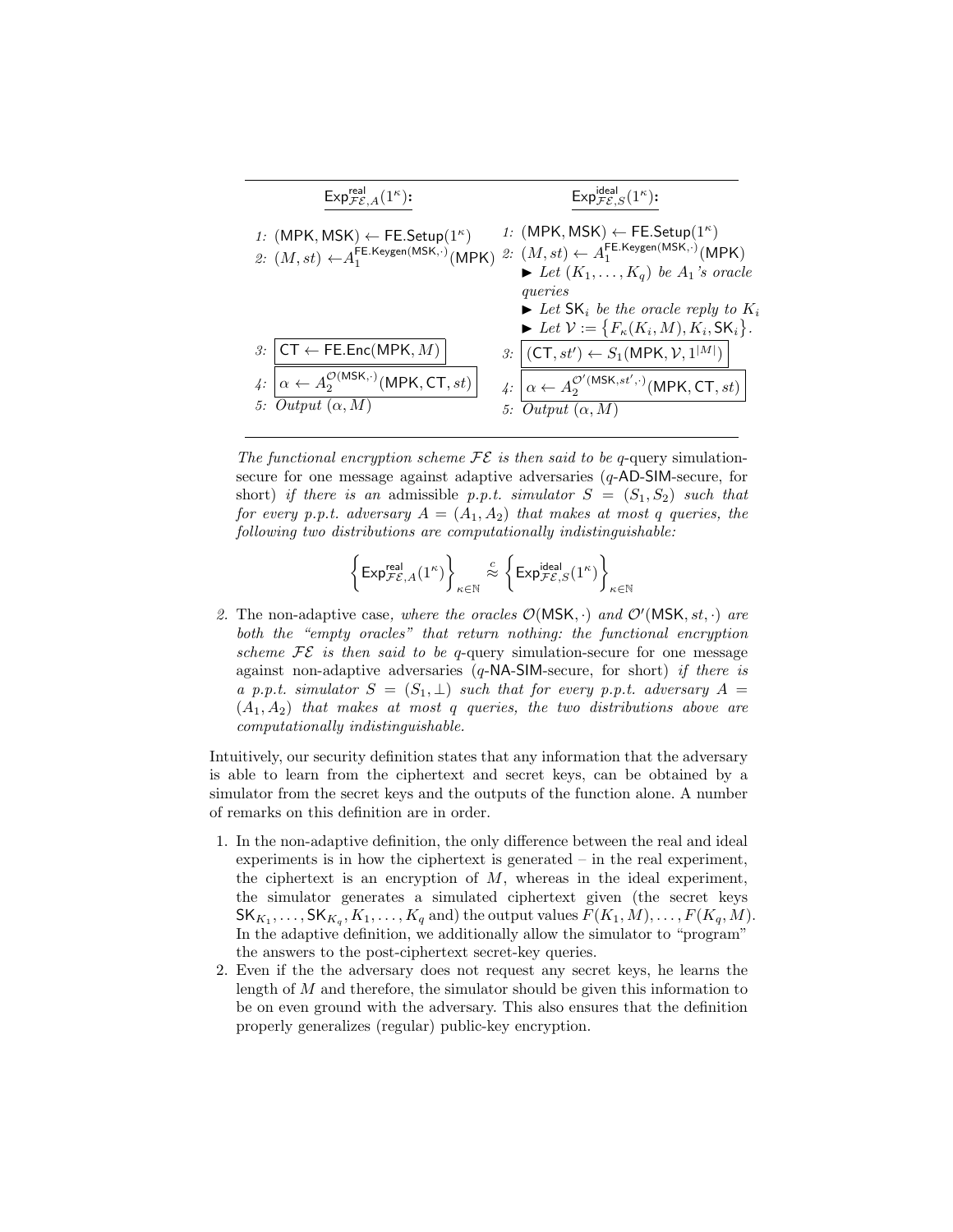3. We remark that our definitions imply (and are stronger than) those of presented in the work of Boneh, Sahai and Waters [BSW11]. We defer a discussion of this and other definitional implications to the full version.

Why focus on this definition? First, as mentioned above, our definition is at least as strong as the definition presented in [BSW11]. In addition, in the full version of this paper, we show the following relations between the definitions:

- 1. Relations between simulation and indistinguishability: We show that a single message simulation definition implies *single* message indistinguishability definition for both non-adaptive and adaptive worlds.
- 2. Relations between single and many messages (simulation): We show that a single message non-adaptive simulation implies many messages nonadaptive simulation definition. However, we cannot hope to achieve the same implication for adaptive world due to the impossibility results presented in [BSW11].
- 3. Relations between single and many messages (indistinguishability): Finally, we show that a *single* message indistinguishability implies *many* message indistinguishability definition in both the adaptive and non-adaptive worlds.

As a result of these definitional implications, we focus on proving that our constructions are secure under the single message simulation definitions for both adaptive and non-adaptive worlds.

### 3 Preliminaries and Standard Cryptographic Definitions

#### 3.1 Shamir's Secret Sharing

We assume familiarity with Shamir's secret-sharing scheme [Sha79] which works as follows: Let F be a finite field and let  $\mathbf{x} = (x_1, \ldots, x_n)$  be a vector of any distinct non-zero elements of  $\mathbb{F}$ , where  $n < |\mathbb{F}|$ . Shamir's t-out-of-n secret-sharing scheme works as follows:

- To share a secret  $M \in \mathbb{F}$ , the sharing algorithm SS.Share $t_n(M)$  chooses a random univariate polynomial  $\mu(x)$  of degree t with constant coefficient M. The *n* shares are  $\mu(x_1), \ldots, \mu(x_n)$ .
- Note that any t or fewer shares look uniformly random.
- The reconstruction algorithm SS.Reconstruct takes as input  $t+1$  shares and uses Lagrange interpolation to find a unique degree-t polynomial  $\mu(\cdot)$  that passes through the share points. Finally, it computes  $\mu(0)$  to recover the secret.

An important property of this scheme is that it permits computation on the shares, a feature used in many multi-party computation protocols starting from [BGW88]. In particular, adding shares gives us  $\mu_1(i) + \mu_2(i) = (\mu_1 + \mu_2)(i)$ meaning that that sharing scheme is additively homomorphic. Multiplying shares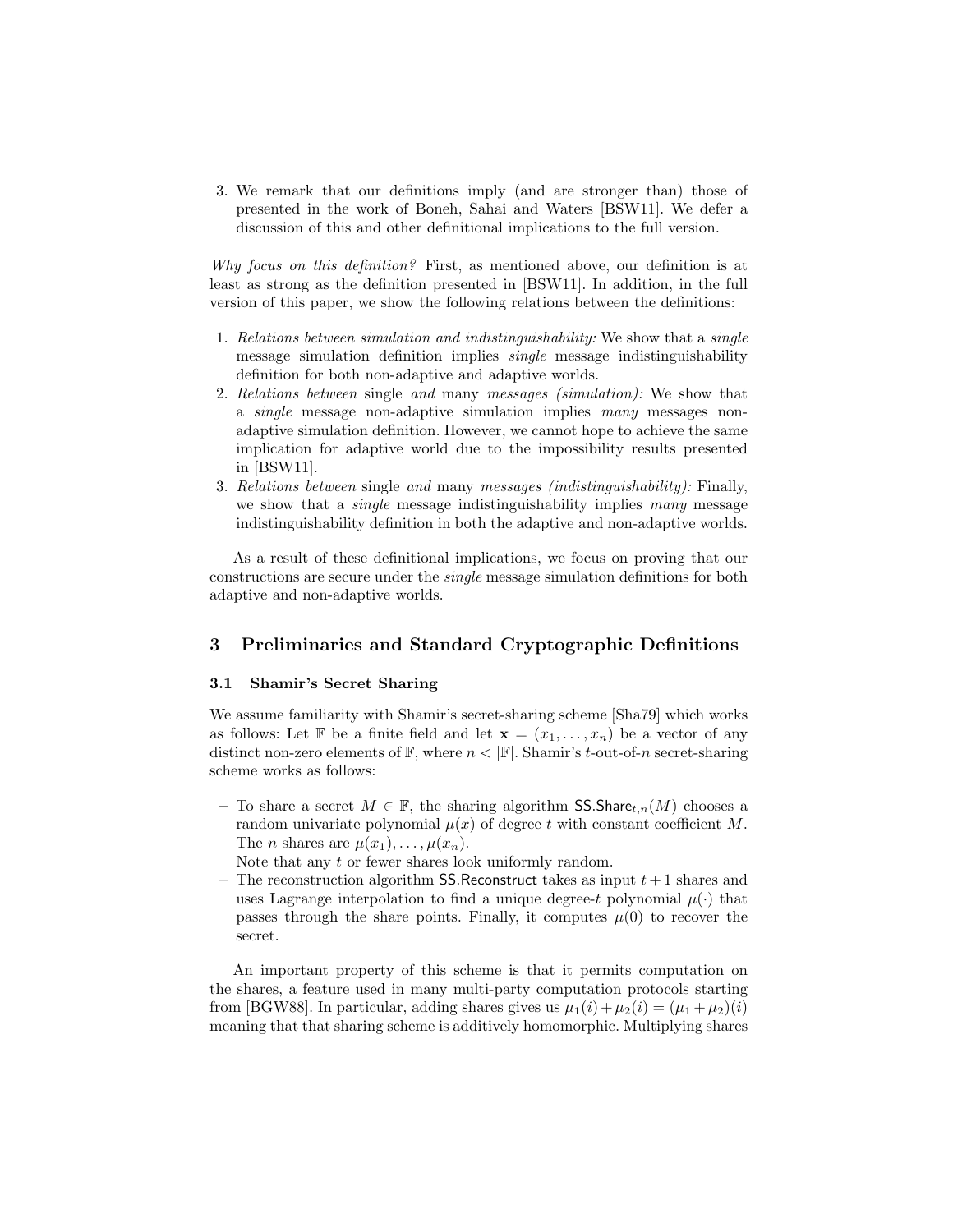gives us  $\mu_1(i)\mu_2(i) = (\mu_1\mu_2)(i)$  meaning that the scheme is also multiplicatively homomorphic (where  $\mu_1\mu_2$  denotes the product of the polynomials). The main catch is that the degree of the polynomial increases with the number of multiplications, requires more shares to recover the answer post multiplication. In other words, the scheme per se is multiplicatively homomorphic for a bounded number of multiplications (but an arbitrary number of additions).

#### 3.2 Decomposable Randomized Encoding

Let C be a circuit that takes inputs  $K \in \{0,1\}^{\ell}, M \in \{0,1\}^n$  and outputs  $\mathcal{C}(K, M) \in \{0, 1\}^m$ . A decomposable randomized encoding scheme  $\mathcal{RE}$  consists of two algorithms (RE.Encode, RE.Decode) satisfying the following properties:

1. Decomposable Encoding. RE. Encode $(1^{\kappa}, \mathcal{C}, M)$ : A p.p.t. algorithm takes as inputs a security parameter, a description of a circuit  $\mathcal{C}$ , an input M and outputs a randomized encoding:

 $(\tilde{C}_1(\cdot, M; R), \ldots, \tilde{C}_{\ell}(\cdot, M; R))$  for  $i \in [\ell],$  where  $\tilde{C}_i(\cdot, M; R)$  depends only on  $K_i$ 

- 2. **Decoding.** RE.Decode $((\widetilde{Y}_i)_{i=1}^{\ell})$ : On input an encoding of a circuit  $\widetilde{Y}_i = \widetilde{Z}(X_i)$  $\widetilde{\mathcal{C}}_i(K_i,M;R)$  for some  $K = (K_1,\ldots,K_\ell)$  output  $\mathcal{C}(K,M)$ .
- 3. Semantic Security. We say decomposable randomized encoding  $\mathcal{RE}$  is secure if there exists a p.p.t. simulator RE.Sim, such that for every p.p.t. adversary A, every circuit C, and inputs  $K = (K_1, \ldots, K_\ell)$  and M, the outputs of the following two distributions are computationally indistinguishable:

$$
\left\{\tilde{\mathcal{C}}_i(K_i,M;R))_{i=1}^{\ell} \ : \ \tilde{\mathcal{C}}_i(\cdot,M;R) \leftarrow \mathsf{RE}.\mathsf{Encode}(1^\kappa,\mathcal{C},M)\right\} \approx_c
$$
\n
$$
\left\{\tilde{\mathcal{C}}_i(K_i,M;R))_{i=1}^{\ell} \leftarrow \mathsf{RE}.\mathsf{Sim}(1^\kappa,\mathcal{C},\mathcal{C}(K,M))\right\}
$$

Note that such a randomized encoding for arbitrary polynomial-size circuits follows from Yao's garbled circuit construction [Yao86,AIK06].

### 4 A Construction for Bounded-Degree Functions

In this section, we construct a functional encryption scheme for functions that can be computed by circuits of bounded degree (see below for a precise definition), secure against an a-priori bounded number of non-adaptive secret key queries. Our construction will rely on any semantically secure public-key encryption scheme.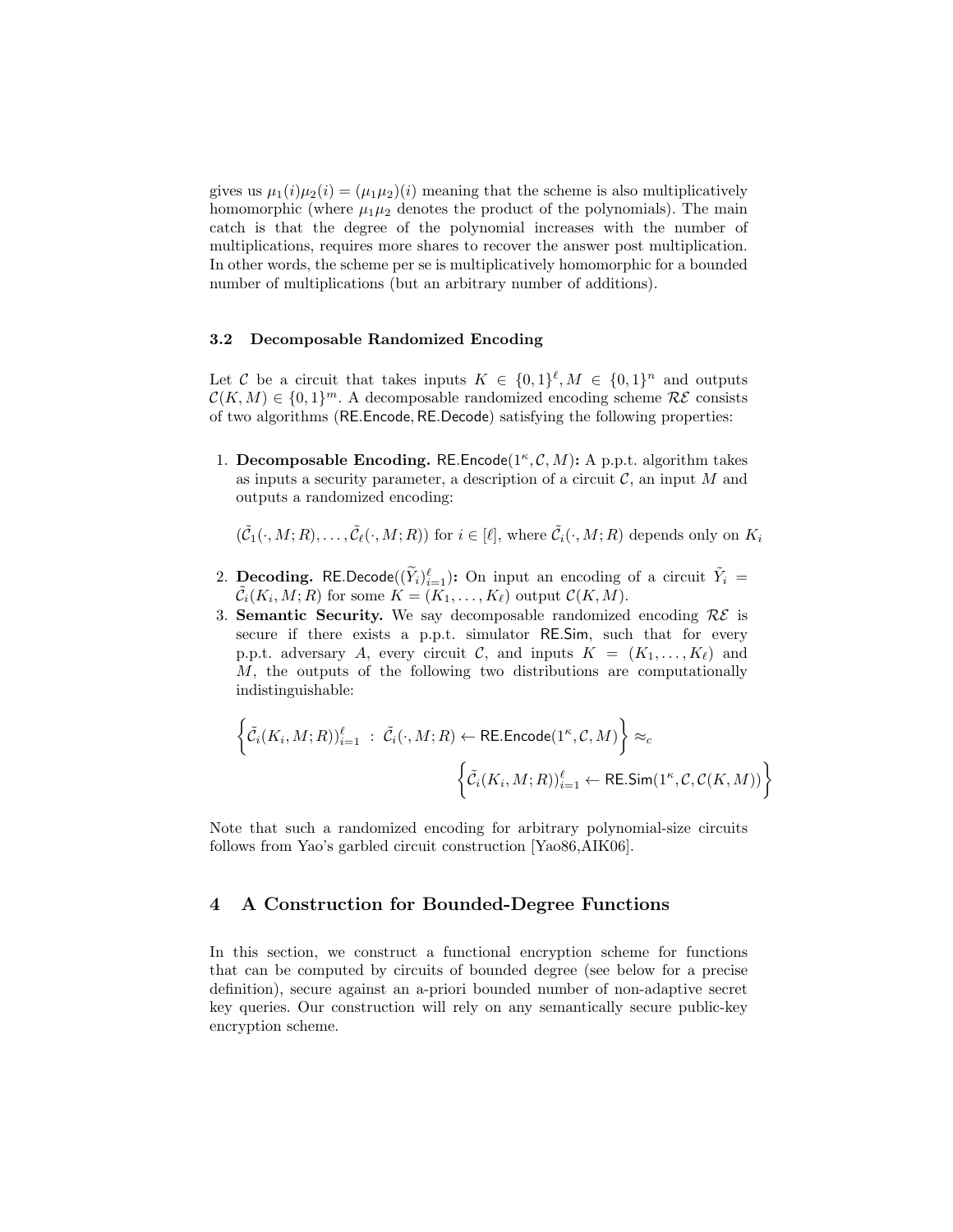The Class of Functions. We consider the class of determinitic functions that computes a bounded-degree polynomial over the message space for some fixed degree bound D. That is, the message space  $\mathcal{M} = \mathbb{F}^{\ell}$  is an  $\ell$ -tuple of field elements, and for every key  $K \in \mathcal{K}$ ,  $F(K, \cdot)$  is an  $\ell$ -variate polynomial over  $\mathbb F$ of total degree at most  $D$  (in the second input). This captures both arithmetic and boolean circuits of depth at most  $log D$  (with constant multiplicative fanin). Specifically, to handle boolean circuits, we let  $\mathbb F$  be a sufficiently large field extension of  $\mathbb{F}_2$ . The complexity of our construction will be polynomial in both D and  $q$ , where  $q$  is the number of secret keys the adversary is allowed to see before he gets the challenge ciphertext.

Building Block. The main result of this section shows how to construct a functional encryption scheme for degree- $D$  functions secure against  $q$  (nonadaptive) secret-key queries, starting from one that is secure against a single non-adaptive secret-key query. Sahai and Seyalioglu [SS10] have shown that FE schemes (for general polynomial-time functions) secure against a single query can be readily constructed using Yao's garbled circuits [Yao86].

#### 4.1 Our Construction

Let F be a functionality with circuits of degree  $D = D(\kappa)$  in its second input (namely, the message M), and let  $q = q(\kappa)$  be a bound on the number of secret key queries. Our scheme is associated with additional parameters  $S = S(\kappa)$ ,  $N = N(\kappa)$ ,  $t = t(\kappa)$  and  $v = v(\kappa)$  (for an instantiation of the parameters, see Section 4.2).

We start by defining a new functionality  $G$  as follows:

$$
G((K, \Delta), (M, Z_1, \dots, Z_S)) := F(K, M) + \sum_{i \in \Delta} Z_i
$$
 (1)

where  $\Delta \subseteq [S]$  and  $Z_1, \ldots, Z_S \in \mathbb{F}$ .

Let (OneQFE.Setup, OneQFE.Keygen, OneQFE.Enc, OneQFE.Dec) be a functional encryption scheme for G secure against a single secret key query. Our qquery secure scheme  $BDFE = (BdFE.Setup, BdFE.Keygen, BdFE.Enc, BdFE.Dec)$ for  $F$  works as follows:

- Setup BdFE.Setup( $1^{\kappa}$ ): Run the one-query setup algorithm N times to generate independent master public-key/secret-key pairs

$$
(\text{MPK}_i, \text{MSK}_i) \leftarrow \text{OneQFE}.\text{Setup}(1^{\kappa})
$$
 for  $i = 1, ..., N$ 

Output (MPK<sub>i</sub>)<sup>N</sup><sub>i=1</sub> as the master public key and (MSK<sub>i</sub>)<sup>N</sup><sub>i=1</sub> as the master secret key.

- Key Generation BdFE.Keygen(MSK, K): On input the master secret key MSK and a key  $K \in \mathcal{K}$  for the functionality,
	- 1. Choose a uniformly random set  $\Gamma \subseteq [N]$  of size  $tD + 1$ ;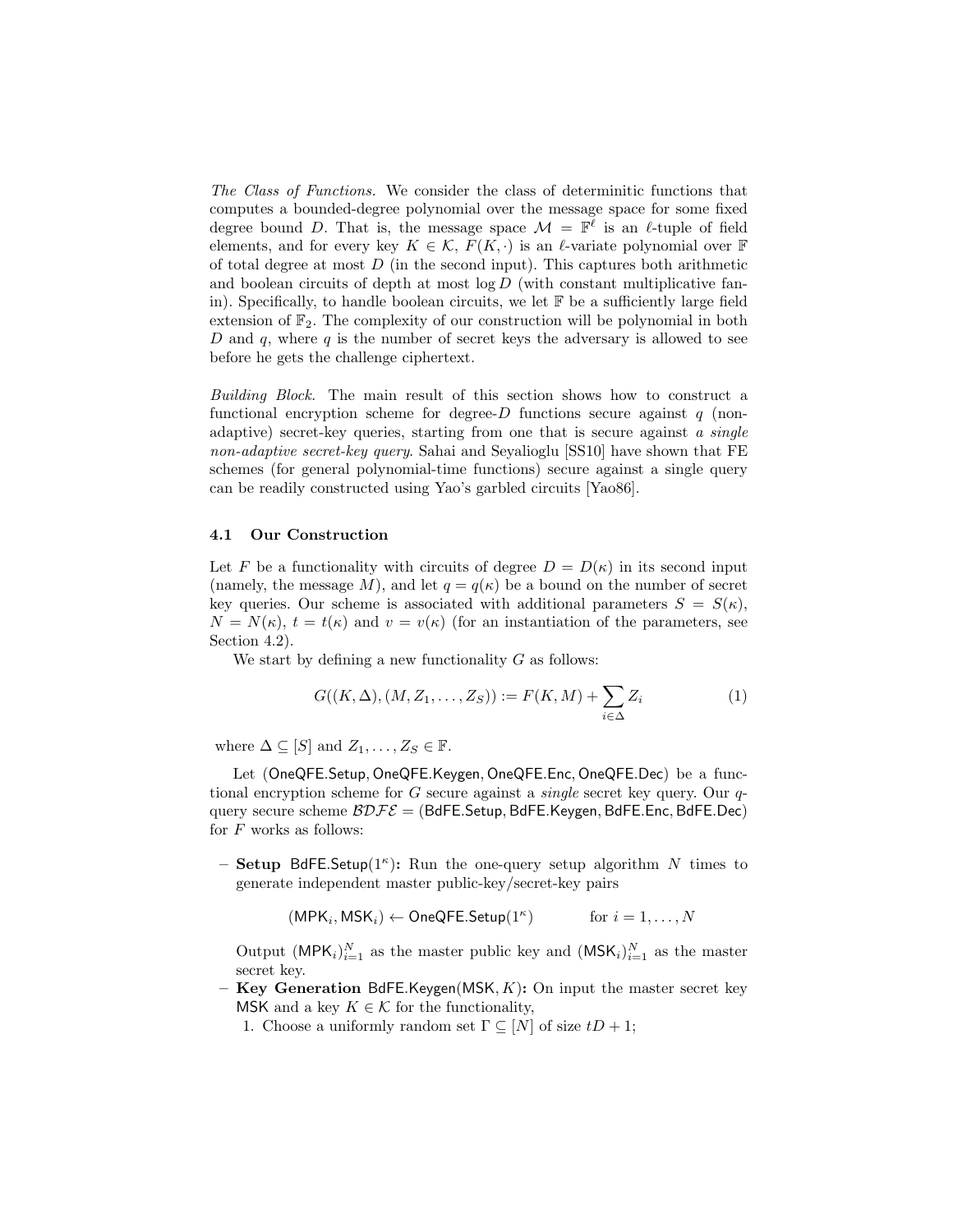- 2. Choose a uniformly random set  $\Delta \subseteq [S]$  of size v;
- 3. Generate the secret keys

$$
\mathsf{SK}_{K,\Delta,i} \leftarrow \mathsf{OneQFE}.\mathsf{Keygen}(\mathsf{MSK}_i,(K,\Delta)) \qquad \text{for every } i \in \Gamma
$$

Output as secret key  $\mathsf{SK}_K := (\Gamma, \Delta, (\mathsf{SK}_{K,\Delta,i})_{i \in \Gamma}).$ 

- **Encryption BdFE.Enc(MPK, M):** On input the master public key MPK =  $(MPK<sub>i</sub>)<sub>i=1</sub><sup>N</sup>$  and a message  $M = (M_1, \ldots, M_\ell) \in \mathcal{M}$ :
	- 1. For  $i = 1, 2, \ldots, \ell$ , pick a random degree t polynomial  $\mu_i(\cdot)$  whose constant term is  $M_i$ .
	- 2. For  $i = 1, 2, ..., S$ , pick a random degree Dt polynomial  $\zeta_i(\cdot)$  whose constant term is 0.
	- 3. Run the one-query encryption algorithm  $OneQFEEnc N$  times to produce ciphertexts

$$
\mathsf{CT}_i \leftarrow \mathsf{OneQFE}.\mathsf{Enc}\big(\mathsf{MPK}_i, (\mu_1(i), \ldots, \mu_\ell(i), \zeta_1(i), \ldots, \zeta_S(i))\big)
$$

for  $i = 1 \dots N$ .

Output  $(CT_i)_{i=1}^N$  as the ciphertext.

- Decryption BdFE.Dec(SK<sub>K</sub>, CT): On input a secret key  $SK_K$  and a ciphertext CT, do the following:
	- 1. Parse  $SK_K = (\Gamma, \Delta, (SK_{K,\Delta,i})_{i \in \Gamma})$  and  $CT = (CT_i)_{i=1}^N$ .
	- 2. Compute a degree Dt polynomial  $\eta(\cdot)$  such that

$$
\eta(i) = \mathsf{OneQFE}.\mathsf{Dec}(\mathsf{SK}_{K,\Delta,i},\mathsf{CT}_i)
$$

for all  $i \in \Gamma$ . 3. Output  $\eta(0)$ .

We first show that the scheme above is correct. By correctness of the underlying single-query FE, we have that for all  $i \in \Gamma$ ,

$$
\eta(i) = G((K, \Delta), (\mu_1(i), \dots, \mu_\ell(i)), \zeta_1(i), \dots, \zeta_s(i))) \n= F(K, (\mu_1(i), \dots, \mu_\ell(i))) + \sum_{a \in \Delta} \zeta_a(i)
$$

Since  $|\Gamma| \ge Dt + 1$ , this means that  $\eta$  is equal to the degree Dt polynomial

$$
\eta(\cdot) = F(K, (\mu_1(\cdot), \dots, \mu_\ell(\cdot))) + \sum_{a \in \Delta} \zeta_a(\cdot)
$$

Hence,  $\eta(0) = F(K,(M_1,\ldots,M_\ell)) = F(K,M).$ 

#### 4.2 Setting the Parameters

We show how to set the parameters  $S = S(\kappa)$ ,  $N = N(\kappa)$  and  $t = t(\kappa)$ . These parameters govern the choice of the sets  $\Gamma$  and  $\Delta$  during the key generation algorithm, and are required to satisfy the following two conditions: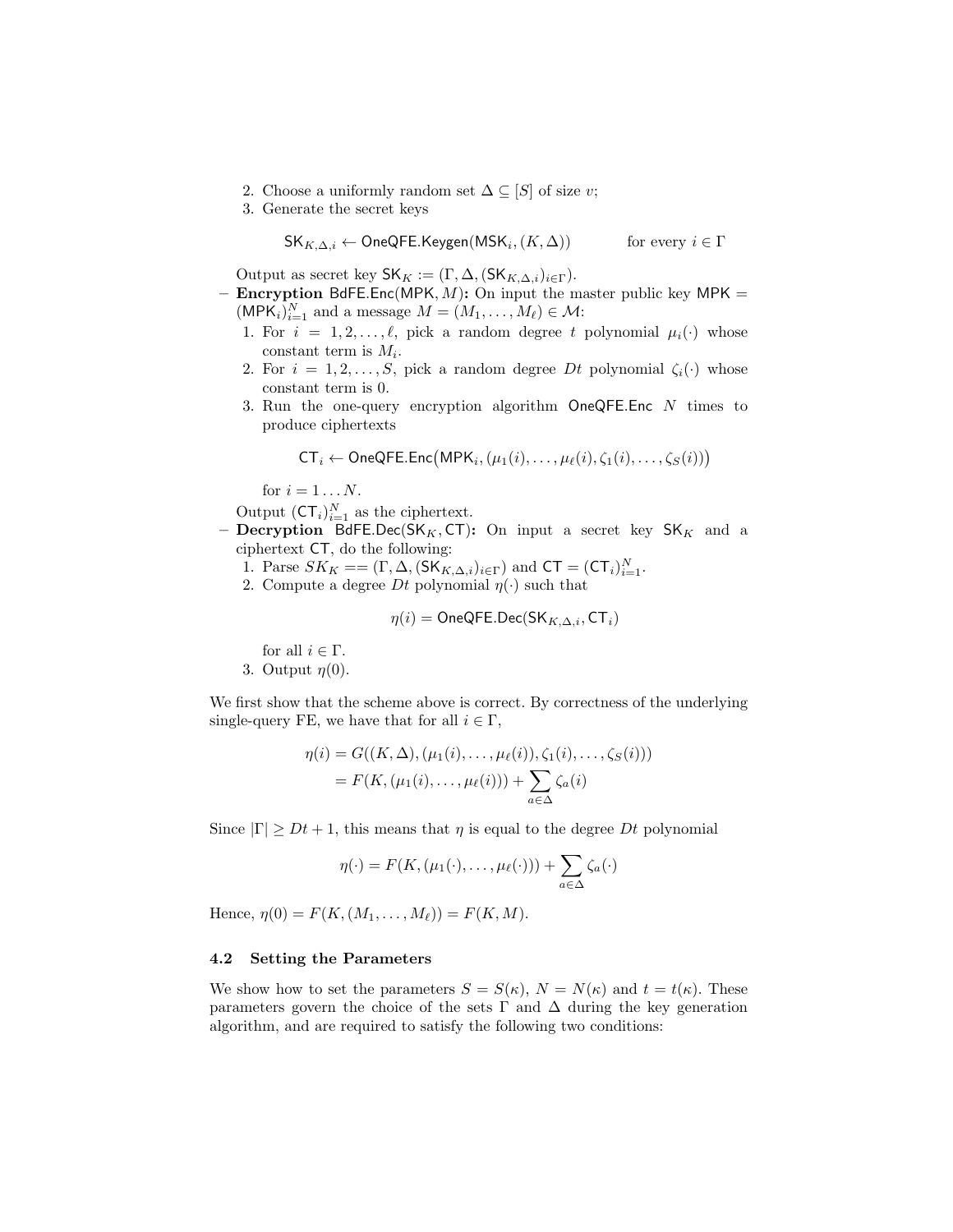*Small Pairwise Intersections.* Let  $\Gamma_1, \ldots, \Gamma_q \subseteq [N]$  be the (uniformly random) sets chosen for each of the  $q$  secret key queries of the adversary. Whenever two of these sets intersect, the adversary obtains two distinct secret keys for the underlying one-query secure FE scheme. More precisely, for every  $j \in \Gamma_1 \cap \Gamma_2$ , the adversary obtains two secret keys under the public key  $\mathsf{MPK}_i$ . Since security of  $MPK_i$  is only guaranteed under a single adversarial query, we have to contend with the possibility that in this event, the adversary can potentially completely break the security of the public key  $\mathsf{MPK}_j$ . In particular, for every such j, the adversary potentially learns a share of the encrypted message M.

Thus, to guarantee security, we require that the union of the pairwise intersections of  $\Gamma_1, \ldots, \Gamma_q$  is small. In particular, we require that  $\Big| \bigcup_{i \neq j} (\Gamma_i \cap$  $\overline{\phantom{a}}$ 

 $|\Gamma_j\rangle\Big|\leq t.$  This ensures that the adversary learns at most t shares of the message  $M,$  which together reveal no information about M.

A simple probabilistic argument shows that this is true (with probability  $1-2^{-\Omega(t/q^2)}$  as long as  $q^2 \cdot (Dt/N)^2 \cdot N \leq t/10$ . In other words, we will set  $t(\kappa) = \Theta(q^2 \kappa)$  and  $N(\kappa) = \Theta(D^2 q^2 t)$  which satisfies the above constraint with probability  $1 - 2^{-\Omega(\kappa)}$ .

Cover-Freeness. Let  $\Delta_1, \ldots, \Delta_q \subseteq [S]$  be the (uniformly random) sets chosen for each of the  $q$  secret key queries of the adversary. The security proof relies on the condition that the polynomials  $\sum_{a \in \Delta_j} \zeta_a(\cdot)$  are uniformly random and independent which is true if the collection of sets  $\Delta_1, \ldots, \Delta_q$  is cover-free. That is, for every  $i \in [q]: \Delta_i \setminus \left( \bigcup_{j \neq i} \Delta_j \right) \neq \phi$ .

A simple probabilistic argument shows that this is true (with probability  $(1-2^{-\Omega(q^2v^2/S)})$  as long as  $q^2v^2/S \le v/100$ . In other words, we will set  $v(\kappa) =$  $\Theta(\kappa)$  and  $S(\kappa) = \Theta(vq^2)$  which satisfies the above constraint with probability  $1-2^{-\Omega(\kappa)}.$ 

We remark that in our construction, multiple secret key queries for the same  $K \in \mathcal{K}$  result in different secret keys  $\mathsf{SK}_K$ , essentially because of the different random choices of the sets  $\Delta$  and  $\Gamma$ . Using a pseudorandom function (applied to  $K$ ), it is possible to ensure that multiple secret key queries for the same  $K$ result in the same answer.

#### 4.3 Proof of Security

*Overview.* We prove that  $BDFE$  is q-NA-SIM-secure. Recall that the simulator gets as input all of the following values: 1) the public key:  $MPK =$  $(MPK<sub>1</sub>, ..., MR<sub>N</sub>)$ ; 2) the queries and outputs of  $F: K<sub>1</sub>, ..., K<sub>q</sub>$ , and all the outputs  $F(K_1, M), \ldots, F(K_q, M); 3$  the corresponding secret keys:  $\mathsf{SK}_1, \ldots, \mathsf{SK}_q$ , which determine the sets  $\Gamma_1, \ldots, \Gamma_q, \Delta_1, \ldots, \Delta_q$ .

We describe our strategy for simulating the ciphertext  $CT = (CT_1, ..., CT_N)$ . Let  $\mathcal{I} := \bigcup_{j \neq j'} (\Gamma_j \cap \Gamma_{j'})$ . We will consider two cases: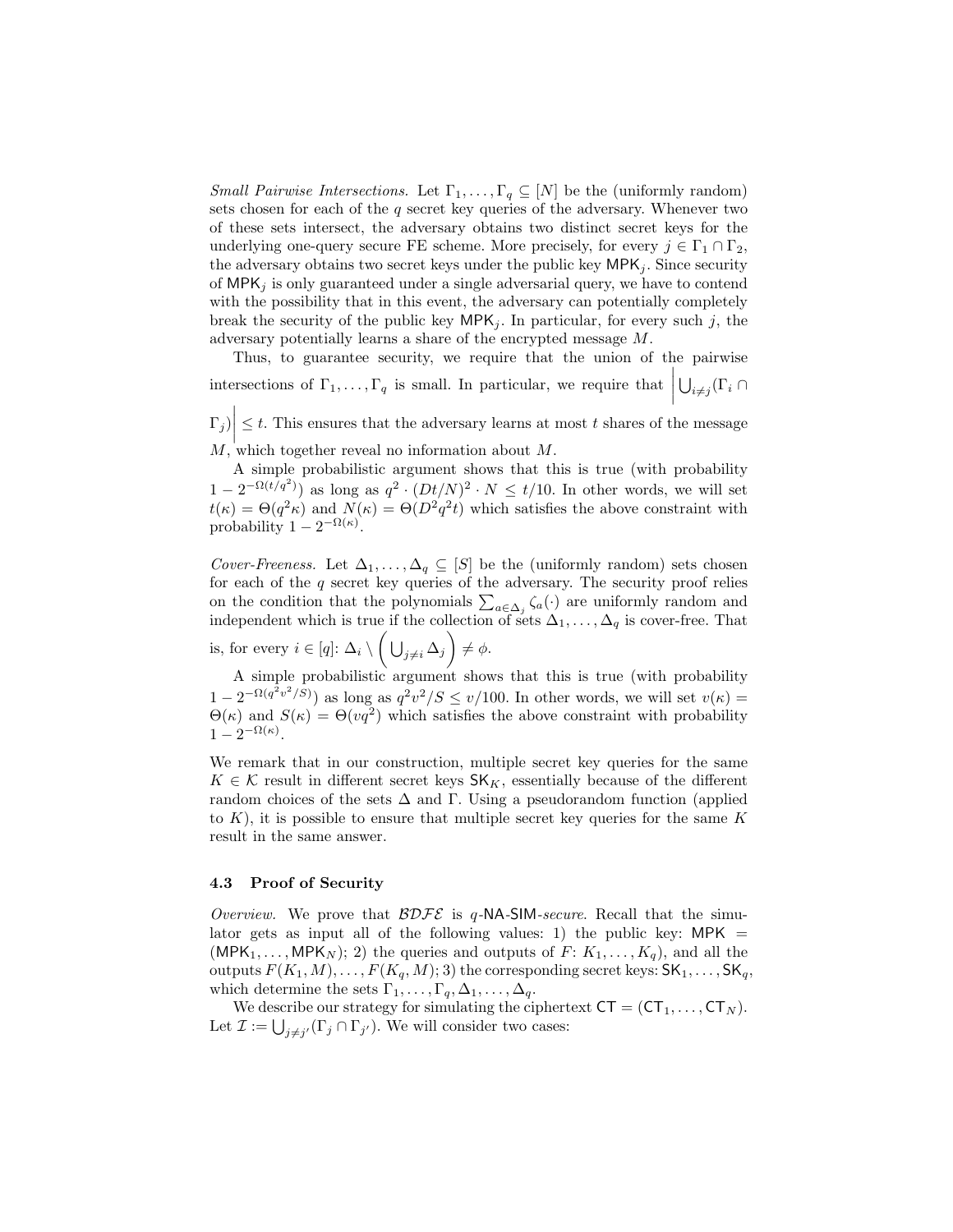- $i \notin \mathcal{I}$ : Here, we issue at most one secret key corresponding to (MPK<sub>i</sub>, MSK<sub>i</sub>); this is because at most one of the sets  $\Gamma_1, \ldots, \Gamma_q$  contains i. Therefore, we may appeal to the security of the underlying one-query FE scheme. Specifically, we simulate  $CT_i$  computationally using the simulator for the underlying one-query FE scheme.
- $-i \in \mathcal{I}$ : Here, we may issue more than one secret key corresponding to  $(MPK<sub>i</sub>, MSK<sub>i</sub>)$ ; therefore, we can no longer rely on the security of the underlying one-query FE scheme. Instead, we rely on the statistical security of the underlying MPC protocol and the fact that  $|\mathcal{I}| \leq t$ . Specifically, we simulate  $CT_i$  statistically as in an honestly generated ciphertext.

We refer the reader to the full version for the formal proof of security.

### 5 A Bootstrapping Theorem for Functional Encryption

In this section, we show a "bootstrapping-type" theorem for functional encryption (FE). In a nutshell, this shows how to take a  $q$ -query functional encryption scheme for "bounded degree" circuits, and transform them into a q-query functional encryption scheme for arbitrary polynomial-size circuits. The transformation relies on the existence of a pseudorandom generator (PRG) that stretches the seed by a constant factor, and which can be computed by circuits of degree  $\mathsf{poly}(\kappa)$ . This is a relatively mild assumption, and in particular, is implied by most concrete intractability assumptions commonly used in cryptography, such as ones related to factoring, discrete logarithm, or lattice problems.

In a high-level the idea is this: Suppose we wish to construct an FE scheme for a polynomial-size circuit  $F(K, M)$ , and let  $\widetilde{F}(K, M; R)$  denote a randomized encoding of  $F$  that is computable by a constant-depth circuit with respect to the inputs  $M$  and  $R$ . By [AIK06, Theorem 4.14], we know that assuming the existence of a pseudo-random generator in ⊕L/poly, such a randomized encoding exists for every polynomial-size circuit F.

Consider the function  $G$  that works in the following way:

$$
G((K,\Delta),(M,R_1,\ldots,R_S)) := \widetilde{F}\left(K,M;\bigoplus_{a\in\Delta}R_a\right)
$$

Observe the following:

- Since  $G(K, \cdot; \cdot)$  is computable by a constant-depth circuit, then  $G((K, \Delta), \cdot)$  is computable by a constant-degree polynomial. Using the result from the previous scheme, we have a q-NA-SIM-secure FE scheme for G.
- $-$  Given a functional encryption scheme for  $G$ , it is easy to construct one for  $F$ . Decryption works by first recovering the output of  $G$  and then applying the decoder for the randomized encoding.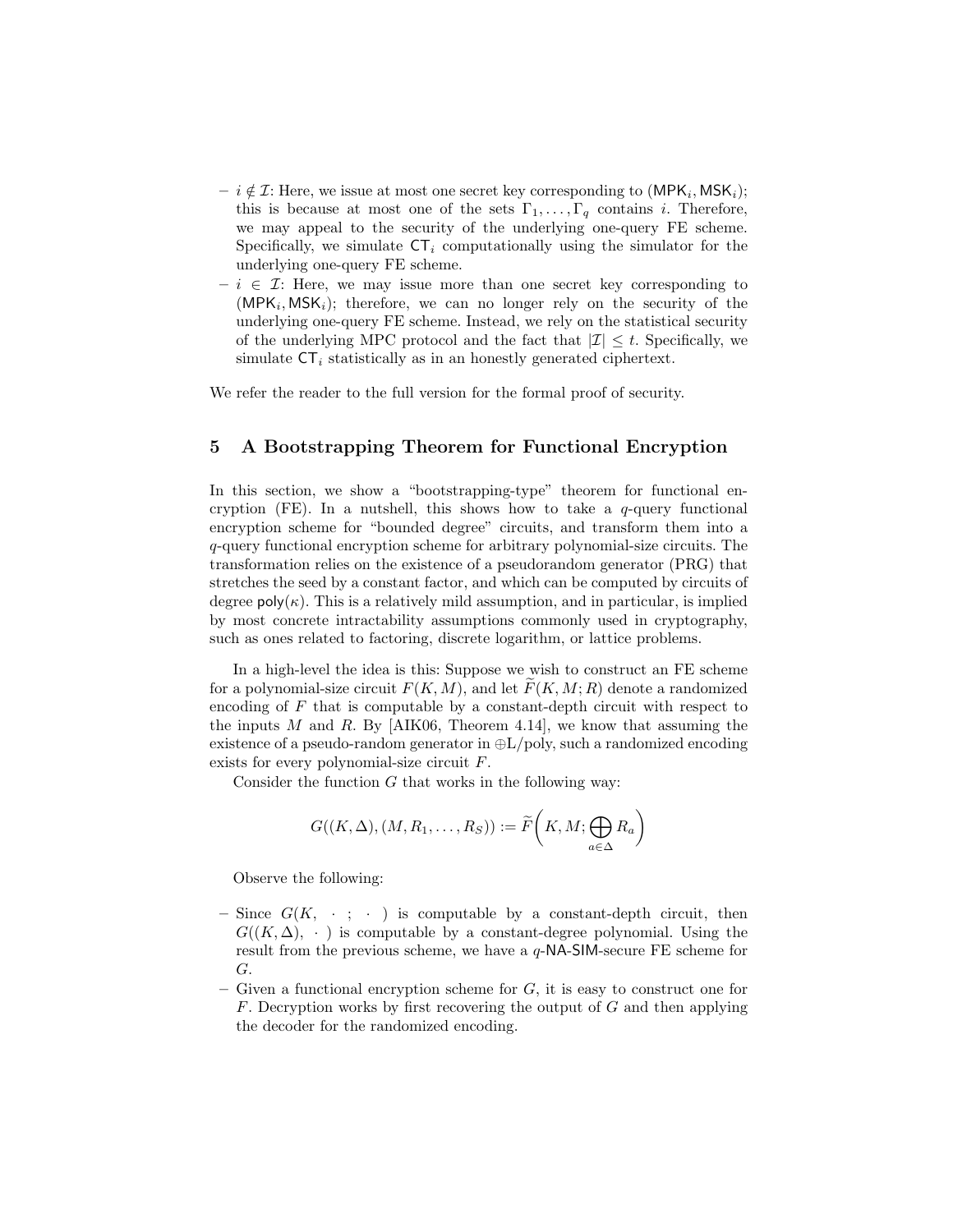- Informally, 1-AD-SIM-security follows from the fact that the ciphertext together with the secret key reveals only the output of  $G(K, M)$ , which in turn reveals no more information than  $F(K, M)$ . More formally, given  $F(K, M)$ , we can simulate  $G(K, M)$  and then the ciphertext, using first the simulator for the randomized encoding and then that for the underlying FE scheme.
- The role of the subset  $\Delta$  is similar to that in the preceding construction to "rerandomize" the randomness used in  $G$ , which is necessary to achieve q-AD-SIM-security.

Functional Encryption Scheme for F. Let (BdFE.Setup, BdFE.Keygen, BdFE.Enc, BdFE.Dec) be a  $q$ -AD-SIM-secure scheme for  $G$ , with a simulator BdFE.Sim. We construct an encryption scheme (FE.Setup, FE.Keygen, FE.Enc, FE.Dec) for F works as follows (that takes parameters  $S, v$  as before).

- Setup FE. Setup( $1^{\kappa}$ ): Run the bounded FE setup algorithm to generate a master public-key/secret-key pair  $(MPK, MSK) \leftarrow BdFE.Setup(1^{\kappa}).$
- Key Generation FE. Keygen (MSK, K): On input the master secret key MSK and a key  $K \in \mathcal{K}$  for the functionality F, do the following:
	- 1. Choose a uniformly random set  $\Delta \subseteq [S]$  of size v;
	- 2. Generate the secret key  $\mathsf{SK}_{K,\Delta} \leftarrow \mathsf{BdFE}$ . Keygen(MSK,  $(K,\Delta)$ ). for the functionality G.

Output as secret key  $SK_K := (\Delta, SK_{K,\Delta}).$ 

- Encryption FE.Enc(MPK,  $M$ ): On input the master public key MPK and a message  $M \in \mathcal{M}$ , do the following:
	- 1. For  $i = 1, 2, ..., S$ , choose uniformly random  $R_i \stackrel{\$}{\leftarrow} \{0, 1\}^r$ .
	- 2. Run the bounded degree encryption algorithm BdFE.Enc to produce a ciphertext  $CT \leftarrow$  BdFE.Enc(MPK,  $(M, R_1, \ldots, R_S)$ ).

Output CT as the ciphertext.

- Decryption FE.Dec(SK<sub>K</sub>, CT): On input a secret key  $SK_K$  and a ciphertext CT,
	- Run the bounded FE decryption algorithm to get  $\widetilde{Y} \leftarrow$  BdFE.Dec(SK<sub>K</sub>, CT).
	- Run the randomized encoding decoder on  $\widetilde{Y}$  to get the output  $Y \leftarrow$  $RE.Decode(Y).$

Correctness and Security We first show correctness of the scheme  $\mathcal{FE}$ . Given a secret key  $\mathsf{SK}_K$  and a ciphertext  $\mathsf{CT} \leftarrow \mathsf{FE}.\mathsf{Enc}(\mathsf{MPK}, M)$ , the decryption algorithm computes

$$
\widetilde{Y} = \mathsf{BdFE}.\mathsf{Dec}(\mathsf{SK}_K, \mathsf{CT}) = G((K, \Delta), (M, R_1, \dots, R_S)) = \widetilde{F}(K, M; \bigoplus\nolimits_{a \in \Delta} R_a))
$$

Of course, running RE.Decode on this should return  $Y = F(K, M)$ , by the correctness of the randomized encoding scheme.

The security of the scheme follows in a straightforward way from the security of  $BDF\mathcal{E}$ , and that of the randomized encoding.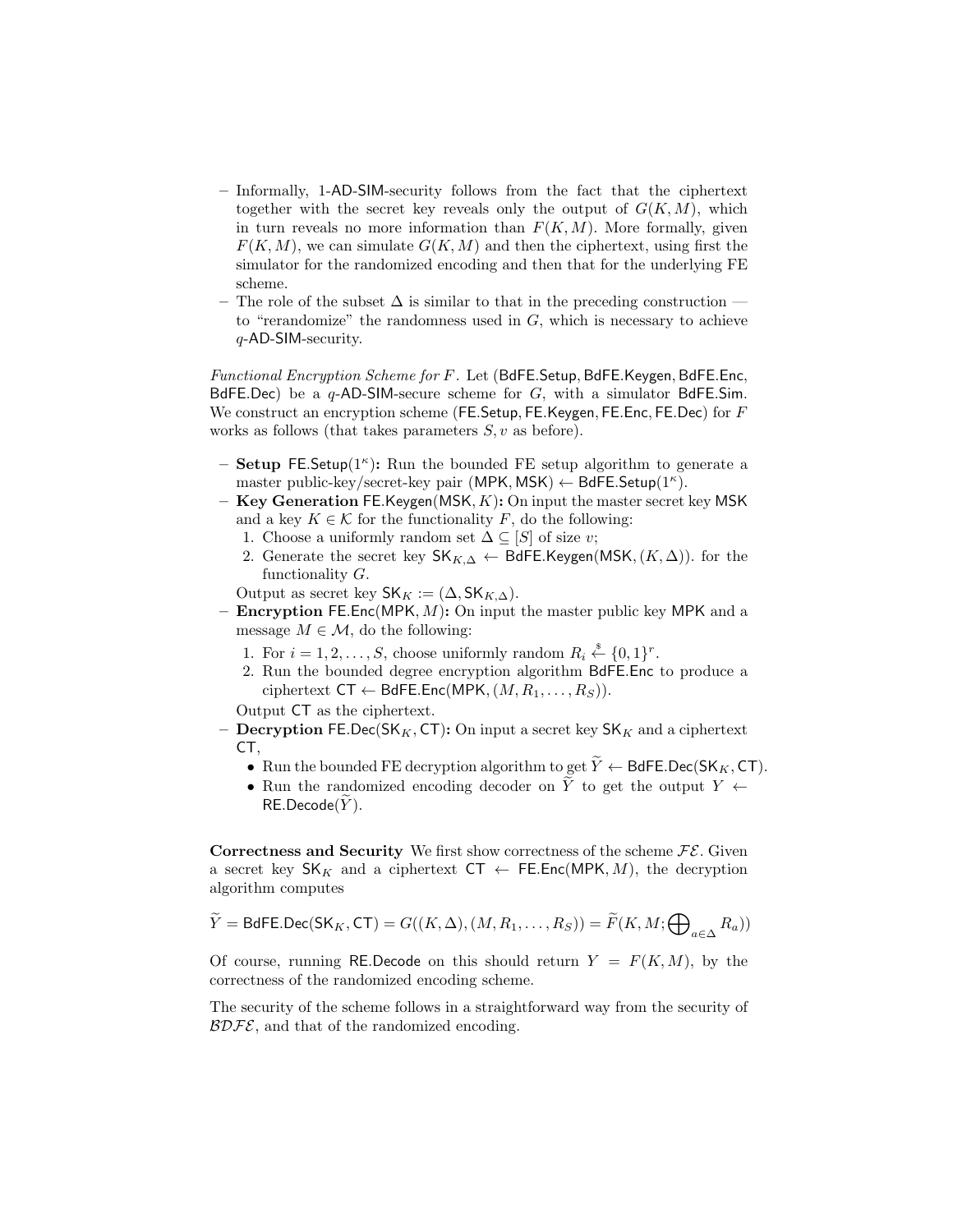Bootstrapping for Unbounded Queries. Although the transformation above assumes the knowledge of  $q$  (the bound on the number of secret key queries of the adversary), we can generalize it to work for unbounded queries as follows. Essentially, the idea is to generate fresh (computational) randomness for each randomized encoding using a pseudo-random function.

In particular, let  $\{\textsf{prf}_S\}_{S\in\{0,1\}^{\kappa}}$  be a family of weak pseudo-random functions. Consider a function  $G$  that works in the following way:

$$
G((K,R),(M,S)):=\widetilde{F}\bigg(K,M;\mathsf{prf}_S(R)\bigg)
$$

Then, essentially the same construction as above works as a way to bootstrap an FE scheme for arbitrary circuits from FE schemes for circuits that can compute the weak PRF followed by the randomized encoding. Assuming the existence of weak PRFs and PRGs that can be computed by circuits of degree  $\mathsf{poly}(\kappa)$ , we then obtain functional encryption schemes for arbitrary circuits.

### References

- [AIK06] Benny Applebaum, Yuval Ishai, and Eyal Kushilevitz. Computationally private randomizing polynomials and their applications. Computational Complexity, 15(2):115–162, 2006.
- [BF01] Dan Boneh and Matthew K. Franklin. Identity-based encryption from the weil pairing. In CRYPTO, pages 213–229, 2001.
- [BGW88] Michael Ben-Or, Shafi Goldwasser, and Avi Wigderson. Completeness theorems for non-cryptographic fault-tolerant distributed computation. In Proceedings of the twentieth annual ACM symposium on Theory of computing, STOC '88, pages 1–10, New York, NY, USA, 1988. ACM.
- [BMR90] Donald Beaver, Silvio Micali, and Phillip Rogaway. The round complexity of secure protocols (extended abstract). In STOC, pages 503–513, 1990.
- [BSW11] Dan Boneh, Amit Sahai, and Brent Waters. Functional encryption: Definitions and challenges. In TCC, pages 253–273, 2011.
- [BV11] Zvika Brakerski and Vinod Vaikuntanathan. Efficient fully homomorphic encryption from (standard) LWE. In FOCS, pages 97-106, 2011.
- [BW06] Xavier Boyen and Brent Waters. Anonymous hierarchical identity-based encryption (without random oracles). In CRYPTO, pages 290–307, 2006.
- [CFGN96] Ran Canetti, Uriel Feige, Oded Goldreich, and Moni Naor. Adaptively secure multi-party computation. In STOC, pages 639–648, 1996. Longer version at http://publications.csail.mit.edu/lcs/pubs/pdf/MIT-LCS-TR-682.pdf.
- [CHH<sup>+</sup>07] Ronald Cramer, Goichiro Hanaoka, Dennis Hofheinz, Hideki Imai, Eike Kiltz, Rafael Pass, Abhi Shelat, and Vinod Vaikuntanathan. Bounded CCA2-secure encryption. In ASIACRYPT, pages 502–518, 2007.
- [Coc01] Clifford Cocks. An identity based encryption scheme based on quadratic residues. In IMA Int. Conf., pages 360–363, 2001.
- [DI05] Ivan Damgård and Yuval Ishai. Constant-round multiparty computation using a black-box pseudorandom generator. In CRYPTO, pages 378–394, 2005.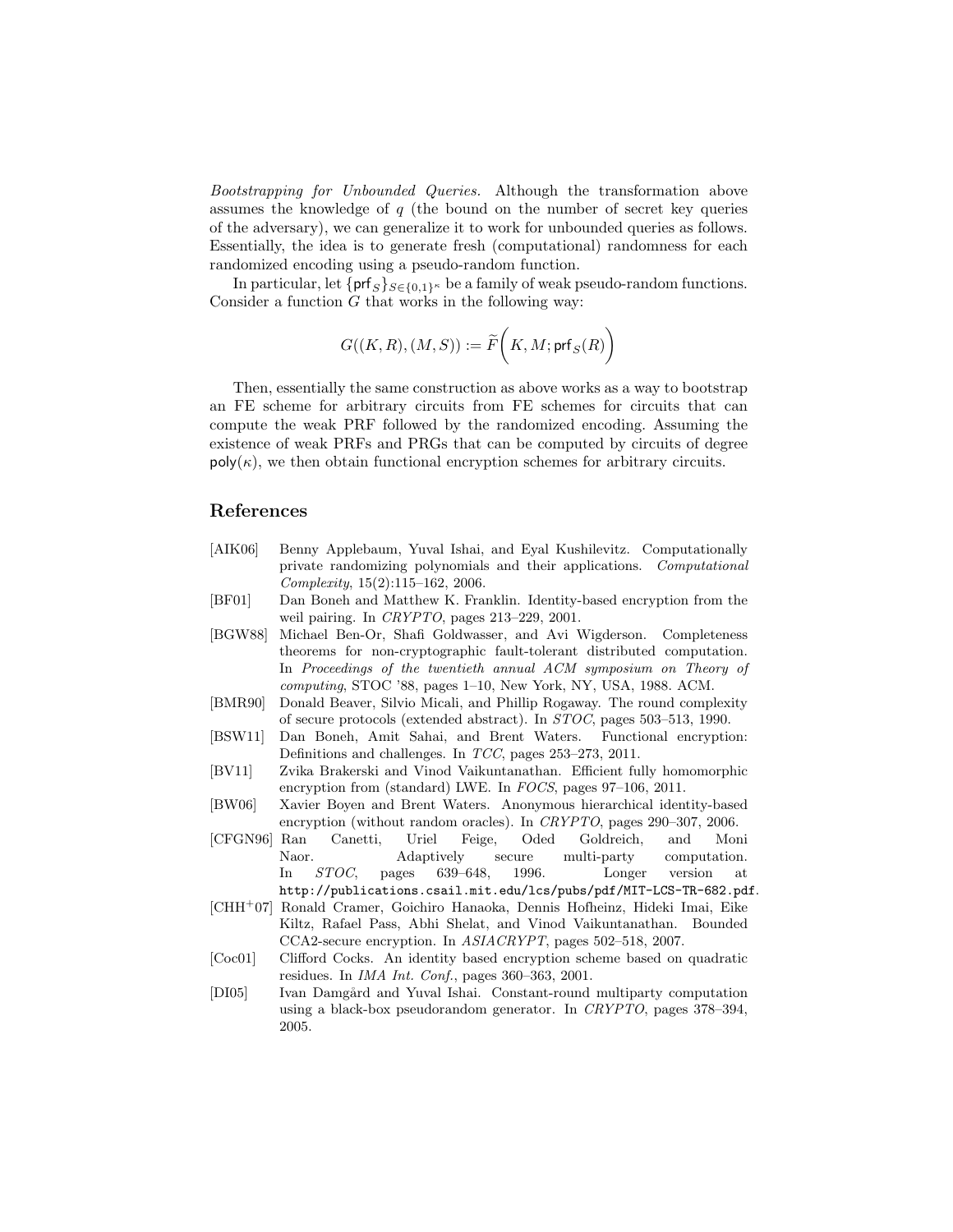- [DKXY02] Yevgeniy Dodis, Jonathan Katz, Shouhuai Xu, and Moti Yung. Keyinsulated public key cryptosystems. In  $In$  EUROCRYPT, pages 65–82. Springer-Verlag, 2002.
- [DN00] Ivan Damgård and Jesper Buus Nielsen. Improved non-committing encryption schemes based on a general complexity assumption. In CRYPTO, pages 432–450, 2000.
- [Gen09] Craig Gentry. A fully homomorphic encryption scheme. PhD thesis, Stanford University, 2009. crypto.stanford.edu/craig.
- [GLW12] Shafi Goldwasser, Allison B. Lewko, and David A. Wilson. Boundedcollusion IBE from key homomorphism. In TCC, pages 564–581, 2012.
- [GPSW06] Vipul Goyal, Omkant Pandey, Amit Sahai, and Brent Waters. Attributebased encryption for fine-grained access control of encrypted data. In ACM Conference on Computer and Communications Security, pages 89–98, 2006.
- [IK00] Yuval Ishai and Eyal Kushilevitz. Randomizing polynomials: A new representation with applications to round-efficient secure computation. In FOCS, pages 294–304, 2000.
- [KO04] Jonathan Katz and Rafail Ostrovsky. Round-optimal secure two-party computation. In CRYPTO, pages 335–354, 2004.
- [KSW08] Jonathan Katz, Amit Sahai, and Brent Waters. Predicate encryption supporting disjunctions, polynomial equations, and inner products. In EUROCRYPT, pages 146–162, 2008.
- [LOS<sup>+</sup>10] Allison B. Lewko, Tatsuaki Okamoto, Amit Sahai, Katsuyuki Takashima, and Brent Waters. Fully secure functional encryption: Attribute-based encryption and (hierarchical) inner product encryption. In Henri Gilbert, editor, EUROCRYPT, volume 6110 of Lecture Notes in Computer Science, pages 62–91. Springer, 2010.
- [O'N10] Adam O'Neill. Definitional issues in functional encryption. Cryptology ePrint Archive, Report 2010/556, 2010. http://eprint.iacr.org/.
- [OSW07] Rafail Ostrovsky, Amit Sahai, and Brent Waters. Attribute-based encryption with non-monotonic access structures. In ACM Conference on Computer and Communications Security, pages 195–203, 2007.
- [OT10] Tatsuaki Okamoto and Katsuyuki Takashima. Fully secure functional encryption with general relations from the decisional linear assumption. In Tal Rabin, editor, CRYPTO, volume 6223 of Lecture Notes in Computer Science, pages 191–208. Springer, 2010.
- [Sha79] Adi Shamir. How to share a secret. Commun. ACM, 22:612–613, November 1979.
- [Sha84] Adi Shamir. Identity-based cryptosystems and signature schemes. In CRYPTO, pages 47–53, 1984.
- [SS10] Amit Sahai and Hakan Seyalioglu. Worry-free encryption: functional encryption with public keys. In ACM Conference on Computer and Communications Security, pages 463–472, 2010.
- [SW05] Amit Sahai and Brent Waters. Fuzzy identity-based encryption. In EUROCRYPT, pages 457–473, 2005.
- [Yao86] Andrew Chi-Chih Yao. How to generate and exchange secrets (extended abstract). In FOCS, pages 162–167, 1986.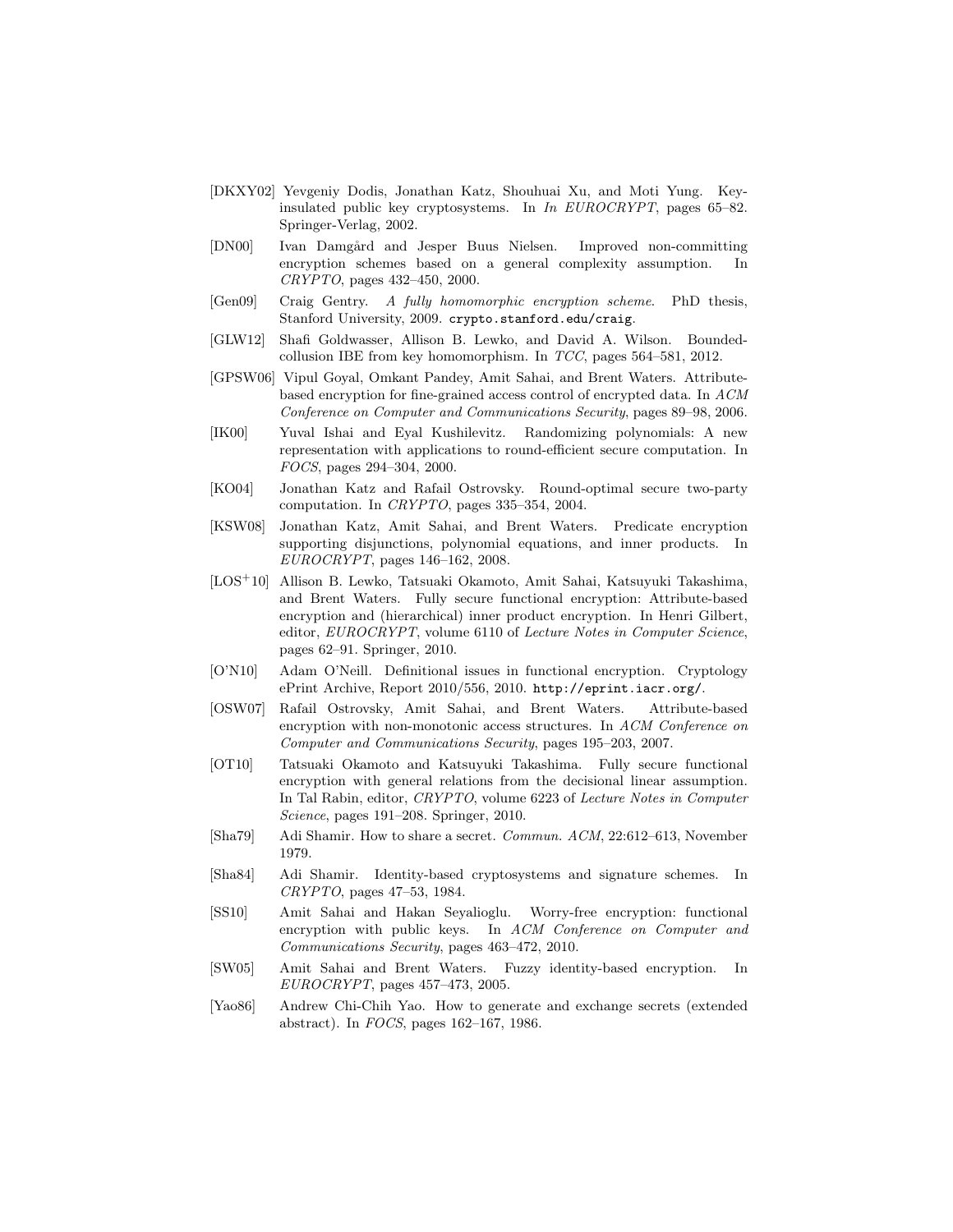## A One-Query General Functional Encryption from Randomized Encodings

We describe a construction of a one-query functional encryption scheme that is essentially from Sahai and Seyalioglu [SS10]. They proved the construction secure in the 1-NA-SIM sense; we observe that their "bootstrapping" construction works for 1-AD-SIM. Let  $F$  be arbitrary polynomial-size functionality. We construct the scheme  $\mathcal{ONEQFE}$  for F as follows.

Our starting point is a "brute-force construction" first presented by Boneh et al. [BSW11, Section 4.1]. We call this  $\mathcal{BFFE}$ . Essentially, Boneh et al. presented an NA-SIM-secure scheme for any functionality where the key space has polynomial size, starting from any semantically secure public-key encryption scheme. (They only claimed indistinguishability-based security, but it clearly satisfies simulation-based security too.) For simplicity, we just use their construction for the key-space  $\mathcal{K} = \{0, 1\}$ . In addition, we observe that the scheme can be made AD-SIM-secure (for bounded message spaces) by replacing the underlying encryption scheme by an appropriate "non-committing type" scheme; the details are deferred to the full version.

In a high-level the idea is this: suppose we wish to construct an FE scheme for a polynomial-size circuit  $F(K, M)$ , and let  $F(K, M; R)$  denote a randomized encoding of F where for every M, R,  $\widetilde{F}(\cdot, M; R)$  has small locality; specifically, every output bit of  $\widetilde{F}(K, M; R)$  depends only on one input bit of K. Assume the key has length  $\lambda$ . Then, we can write

$$
\widetilde{F}(K,M;R)=(\widetilde{F}_1(K_1,M;R),\ldots,\widetilde{F}_\lambda(K_\lambda,M;R))
$$

where  $F_i(\cdot, M; R)$  depends only on  $K_i$ , the *i*th bit of K.

- Setup FE.Setup(1<sup> $\kappa$ </sup>): Run the brute-force setup algorithm  $\lambda$  times to generate independent master public-key/secret-key pairs

$$
(\text{MPK}_i, \text{MSK}_i) \leftarrow \text{BFFE}.\text{Setup}(1^{\kappa})
$$
 for  $\widetilde{F}_i$  and  $i = 1, ..., \lambda$ 

Output  $(MPK<sub>i</sub>)<sub>i=1</sub><sup>\lambda</sup>$  as the master public key and  $(MSK<sub>i</sub>)<sub>i=1</sub><sup>\lambda</sup>$  as the master secret key.

– Key Generation FE. Keygen (MSK,  $K$ ): On input the master secret key MSK and a key  $K \in \mathcal{K}$  for the functionality, pick

$$
\mathsf{SK}_{K,i} \leftarrow \mathsf{BFFE}.\mathsf{Keygen}(\mathsf{MSK}_i, K_i) \qquad \text{for } i = 1, \ldots, \lambda
$$

Output as secret key  $SK_K := ((SK_{K,i})_{i \in [\lambda]})$ .

- Encryption FE.Enc(MPK,  $M$ ): On input the master public key MPK and a message  $M \in \mathcal{M}$ , compute

$$
CT_i \leftarrow \mathsf{BFFE}.\mathsf{Enc}(\mathsf{MPK}_i, M) \qquad \text{for } i = 1, \dots, \lambda
$$

Output  $(CT_i)_{i=1}^{\lambda}$  as the ciphertext.